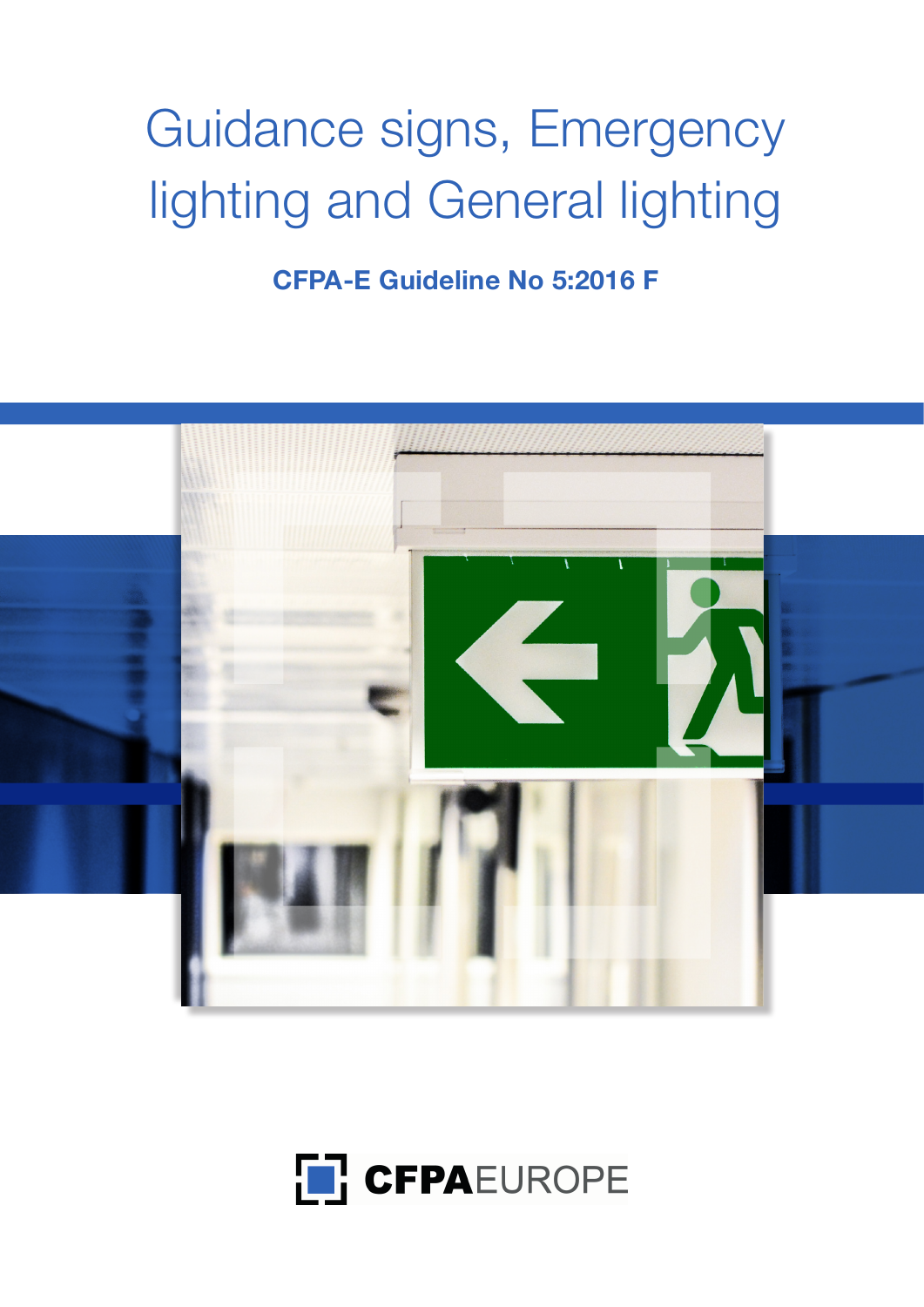

## **FOREWORD**

The European fire protection associations have decided to produce common guidelines in order to achieve similar interpretation in the European countries and to give examples of acceptable solutions, concepts and models. The Confederation of Fire Protection Associations Europe (CFPA-E) has the aim to facilitate and support the fire protection work in the European countries.

The guideline is primarily intended for those responsible for safety in companies and organisations. It is also addressed to the installation firms, rescue service, consultants, safety companies, architects etc. so that, in the course of their work, they may find it useful to have access to different functional solutions with guidance signs, emergency lighting and general lighting devices according to the EU Directive.

The proposal of this guideline have been produced by The Swedish Fire Protection Association

This guideline has been compiled by Guidelines Commission and adopted by all fire protection associations in the Confederation of Fire Protection Associations Europe.

These guidelines reflect best practice developed by the countries of CFPA Europe. Where the guidelines and national requirements conflict, national requirements must take precedence.

Copenhagen, October 2016 Madrid, October 2016 CFPA Europe **Guidelines** Commission

Chairman Chairman

Jesper Ditlev Miguel Vidueira

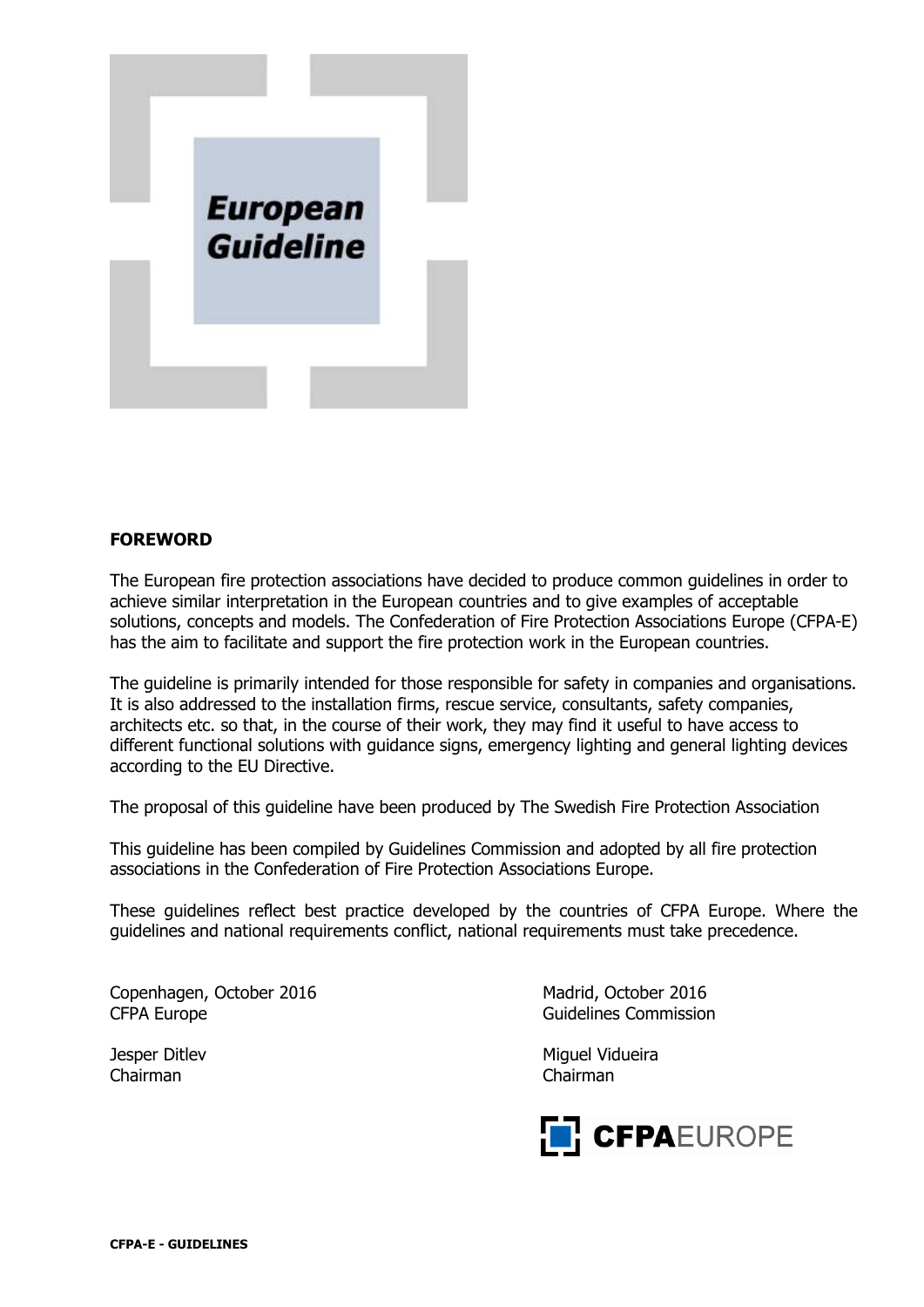

# **Contents**

| 1              |       |                                                                    |  |
|----------------|-------|--------------------------------------------------------------------|--|
| $\overline{2}$ |       |                                                                    |  |
| 3              |       |                                                                    |  |
|                | 3.1   |                                                                    |  |
|                | 3.2   |                                                                    |  |
|                | 3.2.1 |                                                                    |  |
|                | 3.2.2 |                                                                    |  |
|                | 3.3   |                                                                    |  |
|                | 3.3.1 |                                                                    |  |
|                | 3.3.2 |                                                                    |  |
|                | 3.3.3 |                                                                    |  |
|                | 3.3.4 |                                                                    |  |
|                | 3.3.5 |                                                                    |  |
|                | 3.3.6 |                                                                    |  |
|                | 3.3.7 |                                                                    |  |
|                | 3.3.8 |                                                                    |  |
| $\overline{4}$ |       |                                                                    |  |
|                | 4.1   |                                                                    |  |
|                | 4.2   |                                                                    |  |
|                | 4.2.1 |                                                                    |  |
|                | 4.2.2 |                                                                    |  |
|                | 4.3   |                                                                    |  |
|                | 4.3.1 |                                                                    |  |
|                | 4.3.2 |                                                                    |  |
|                | 4.3.3 |                                                                    |  |
|                | 4.3.4 |                                                                    |  |
|                | 4.3.5 | Main stairway in workplaces in buildings of less than 9 storeys 25 |  |
|                | 4.3.6 |                                                                    |  |
| 5              |       |                                                                    |  |
|                | 5.1   |                                                                    |  |
|                | 5.2   |                                                                    |  |
| 6              |       |                                                                    |  |
| 7              |       |                                                                    |  |

Keywords: Evacuation, escape, lighting, signalling, guidance, photoluminescent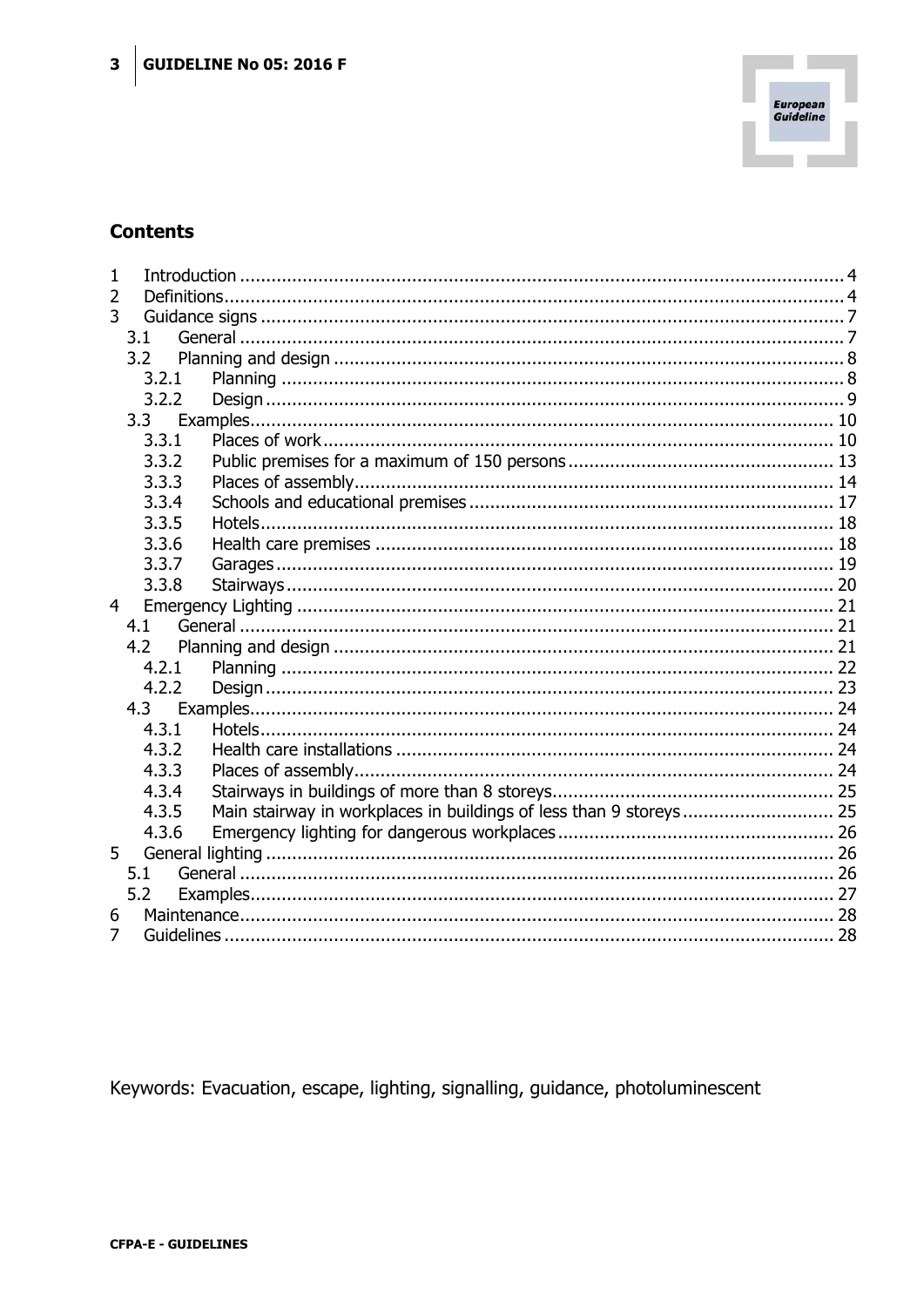## <span id="page-3-0"></span>**1 Introduction**

The object of this Guideline is to recommend an appropriate level regarding the planning and design of guidance signs, emergency lighting and general lighting to facilitate an evacuation in the event of power breakdown or fire.

This guideline contains different requirements due to European legislation and standardization. In addition the guideline presents planning advices and examples of design solutions.

The reason that escape routes should be provided vid guidance signs can be summarised by the following three factors.

- Firstly, that people shall be able to locate the escape route before evacuation is to take place.
- Secondly, that in the event of a fire people shall be able to find their way to the escape route.
- Thirdly, which is a factor that is often disregarded, that the sign shows that the door opens into an escape route and that it shall be easily opened and not obstructed.

The primary purpose of emergency lighting is to enable satisfactory escape to take place in the event of external power breakdown. There is no direct link to the event of fire except the requirement of a fire-protected cable in certain cases.

General lighting is required in all escape routes and in places of assembly in such an extent that satisfactory escape can be carried out.

## <span id="page-3-1"></span>**2 Definitions**

## **Additional sign**

Sign that is used together with a safety sign and provides additional information.

## **Central emergency power supply**

Emergency power supply by a centrally sited battery, group of batteries or standby power plant.

## **Dark premises**

Premises that have no daylight through windows.

## **Daylight premises**

Premises with daylight through windows.

## **Edge-illuminated sign**

**CFPA-E - GUIDELINES**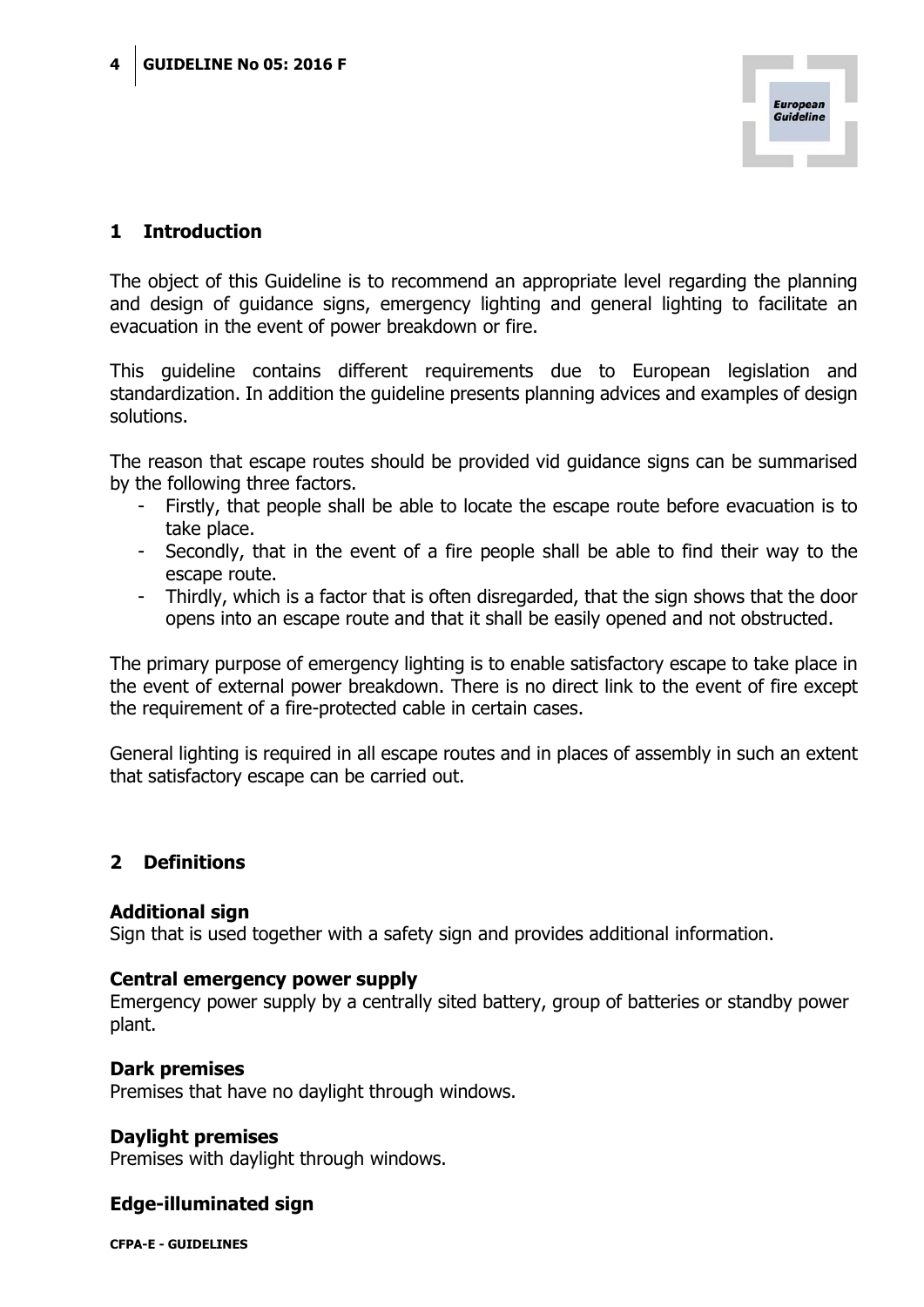

Sign that is illuminated from the edges by a LED light can be considered as a translucent sign.

#### **Emergency exit**

See "Escape route".

## **Emergency lighting**

Lighting provided for use when the supply to the normal lighting fails.

#### **Emergency escape lighting**

The part of emergency lighting that provides illumination for the safety of people leaving a location or attempting to terminate a potentially dangerous process before doing so.

#### **Escape route**

Route from a fire compartment to the open which shall, along its entire length, be separated from other adjoining premises by construction complying with fire resistance regulations.

#### **Fire compartment**

Part of a building, separated from the rest of the building by construction complying with fire resistance regulations, inside which a fire can develop during a prescribed least period without spreading to other parts of the building.

## **General lighting**

Lighting in escape routes and places of assembly that shall provide satisfactory illumination in the event of escape.

## **Guidance sign**

Sign with a green front face and clear white symbols in accordance with the EU Directive that shows the way to the escape route. There is no difference between signs for exits and emergency exits. If it is necessary to make a distinction between these signs, they should be supplemented by other signs.

## **Guide lighting**

Emergency lighting provided only over certain specific travel routes.

#### **Health care premises**

Premises for health and social care and the care of persons with functional impairment.

**Height of sign** The height of a sign.

**Height of symbol** Height of symbols in a pictogram.

**CFPA-E - GUIDELINES**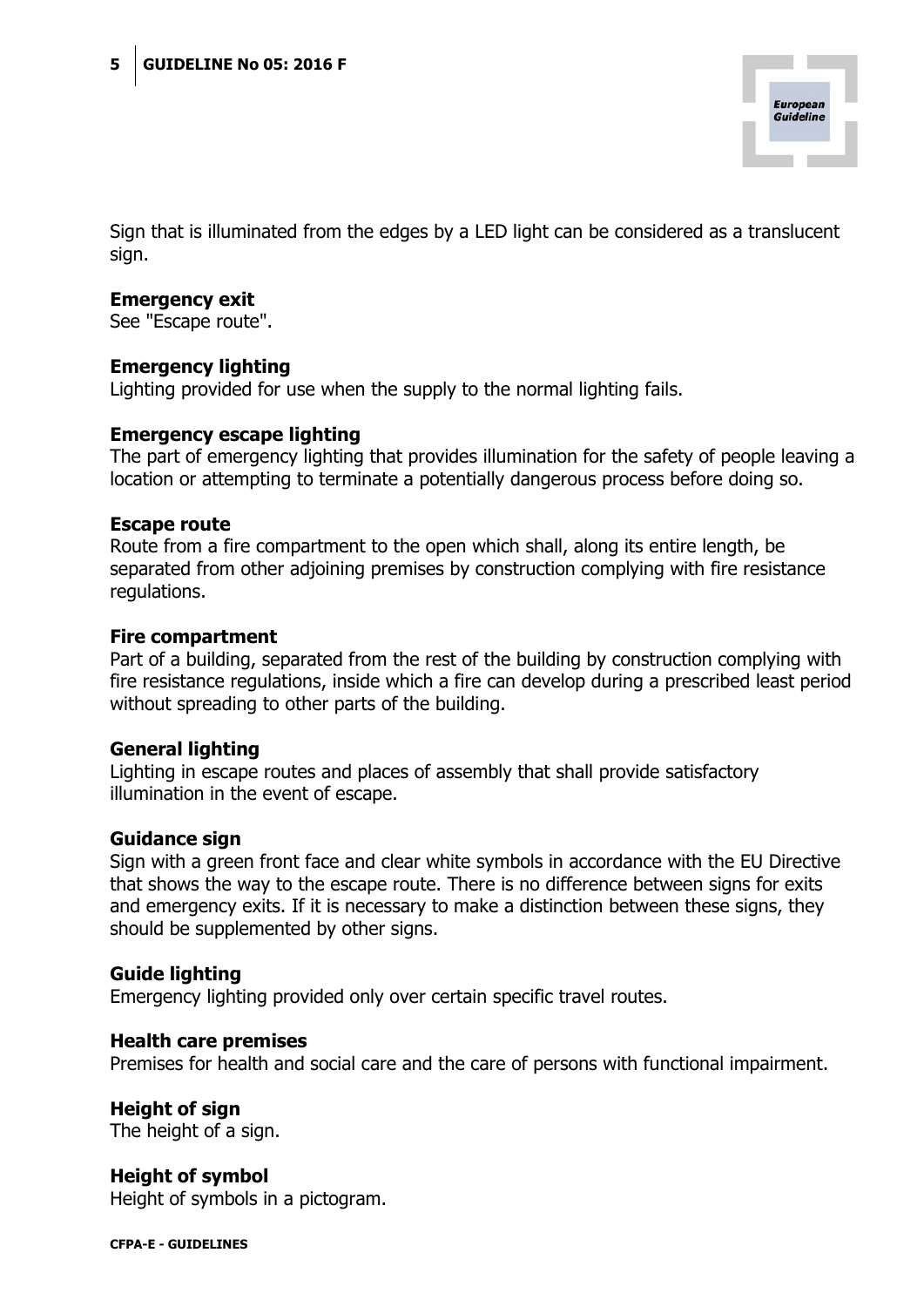## **Illuminated sign**

Sign that is integral with a luminaire and is illuminated from the front or the side by a light source. In the standard EN 1838 this sign is called "externally illuminated safety sign".

## **Local emergency power supply**

Luminaire with integral battery.

#### **Luminance**

Luminous intensity per unit area. Indicates the readability of a sign.

#### **Pictogram**

Front face of a sign that describes a situation or prescribes a certain action. According to the EU Directive, a sign that refers to an escape route shall be green with clear white symbols.

#### **Phosphorescent sign**

See Photoluminescent sign.

#### **Photoluminescent sign**

Sign that absorbs radiant energy when illuminated and subsequently releases this energy in the form of visible light.

## **Place of assembly**

Premises or group of premises in a fire compartment where more than 150 persons who are not familiar with the layout of the premises may be present. Examples of places of assembly are auditoria, restaurants, sports halls, churches, educational establishments, theatres and department stores.

## **Safety sign**

A sign that gives special information in a safety context and is made visible by sufficient illumination.

## **Translucent sign**

Sign where light shines through the front of the sign. In the standard EN 1838 this sign is called "internally illuminated safety sign".

#### **Travel route**

Floor surface inside an escape route or the way to an escape route up to 0.3 m from a wall.

#### **Walkway to escape route**

Walkway inside a fire compartment that leads to an escape route.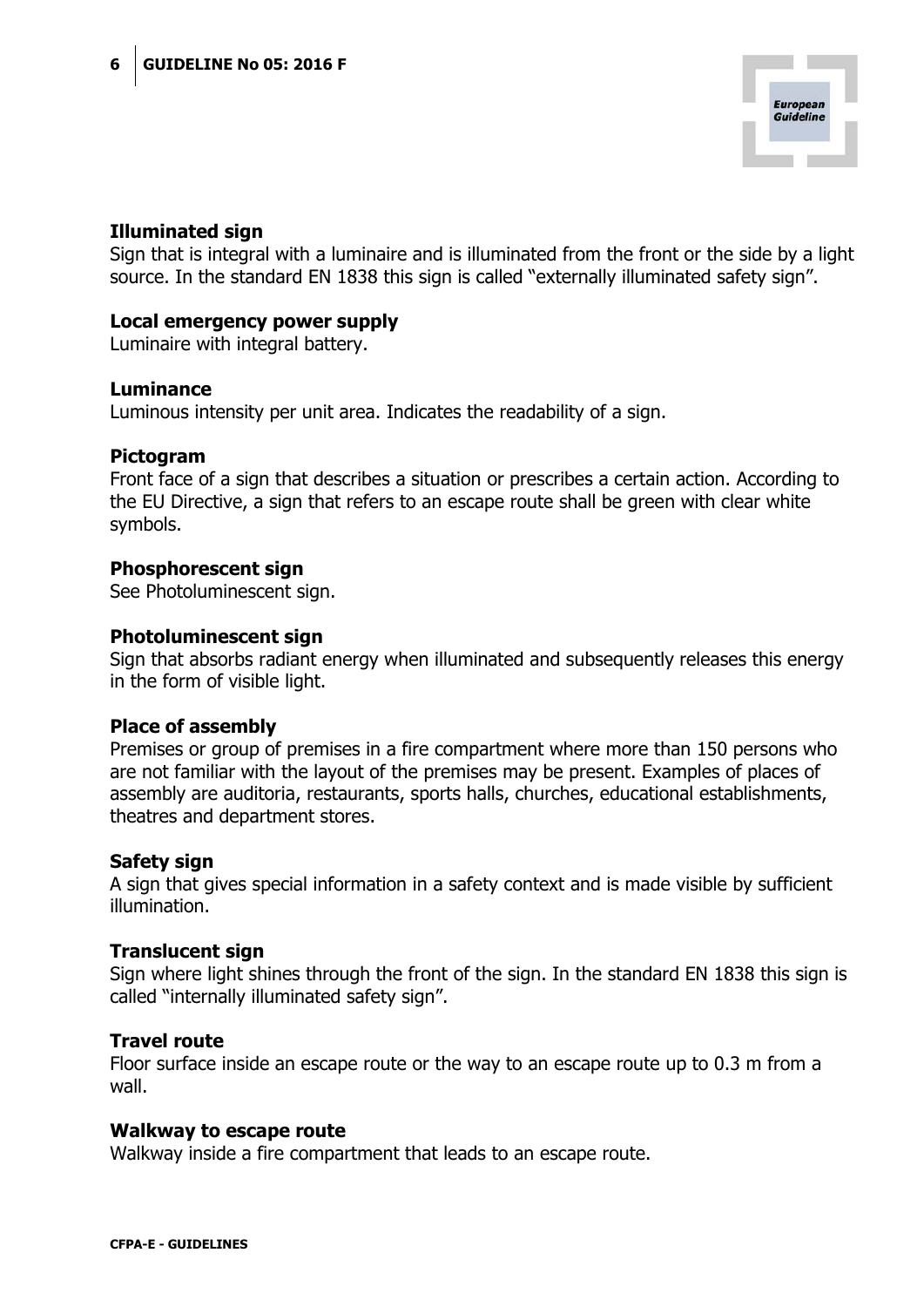

## <span id="page-6-0"></span>**3 Guidance signs**

## <span id="page-6-1"></span>**3.1 General**

The EU Directive 92/58/EEC on the minimum requirements for the provision of safety and/or health signs at work, specifies that the guidance sign shall have the symbol of a running man, a door and an arrow and also that the colour shall be green and white. The European standard EN-ISO 7010:2012 Safety colours and safety signs, defines further the design and in the European standard EN 1838:2013 Lighting applications – Emergency lighting, the size and luminosity of the signs are defined.

There are three kinds of guidance signs:

- Translucent signs
- Illuminated signs
- Photoluminescent signs

Our definition is that a translucent sign is fitted with a light that shines through the front of the sign. The contrast provided is therefore very high. An illuminated sign is one that has an integral light that illuminates the sign. A photoluminescent sign absorbs radiant energy when illuminated and subsequently releases this energy in the form of visible light.

Translucent signs have the best legibility and provide the clearest contrast followed by illuminated signs. Photoluminescent signs are less satisfactory, the lack of contrast is compensated by their larger size.

The placing of signs, whether they shall be displayed high or low is often discussed. The argument in favour of low placing is that the layer of fire gases obscures signs that are placed high. According to CFPA-E, however, this is not the whole truth. People acquire most of their knowledge of the layout of the premises before evacuation begins.

High placing is favourable in view of the fact that the signs can be seen from a long way off and that they are not at risk of damage. However, there is nothing to prevent the person in charge of the premises displaying signs in a lower position in addition to signs that are placed high. In this Guideline, we define signs placed high as those at the height of the top of a door, i.e. in the direct sight line of a standing person. A placing higher than this should be avoided.

Horizontal signalling can be a good complement of the vertical signs in that cases when the smoke can easily and quickly invade the top of the room. Horizontal signalling consists normally of a photoluminiscent tape that is stuck to the floor along the evacuation path. It remains visible even when the occupants must crawl to evacuate the premises.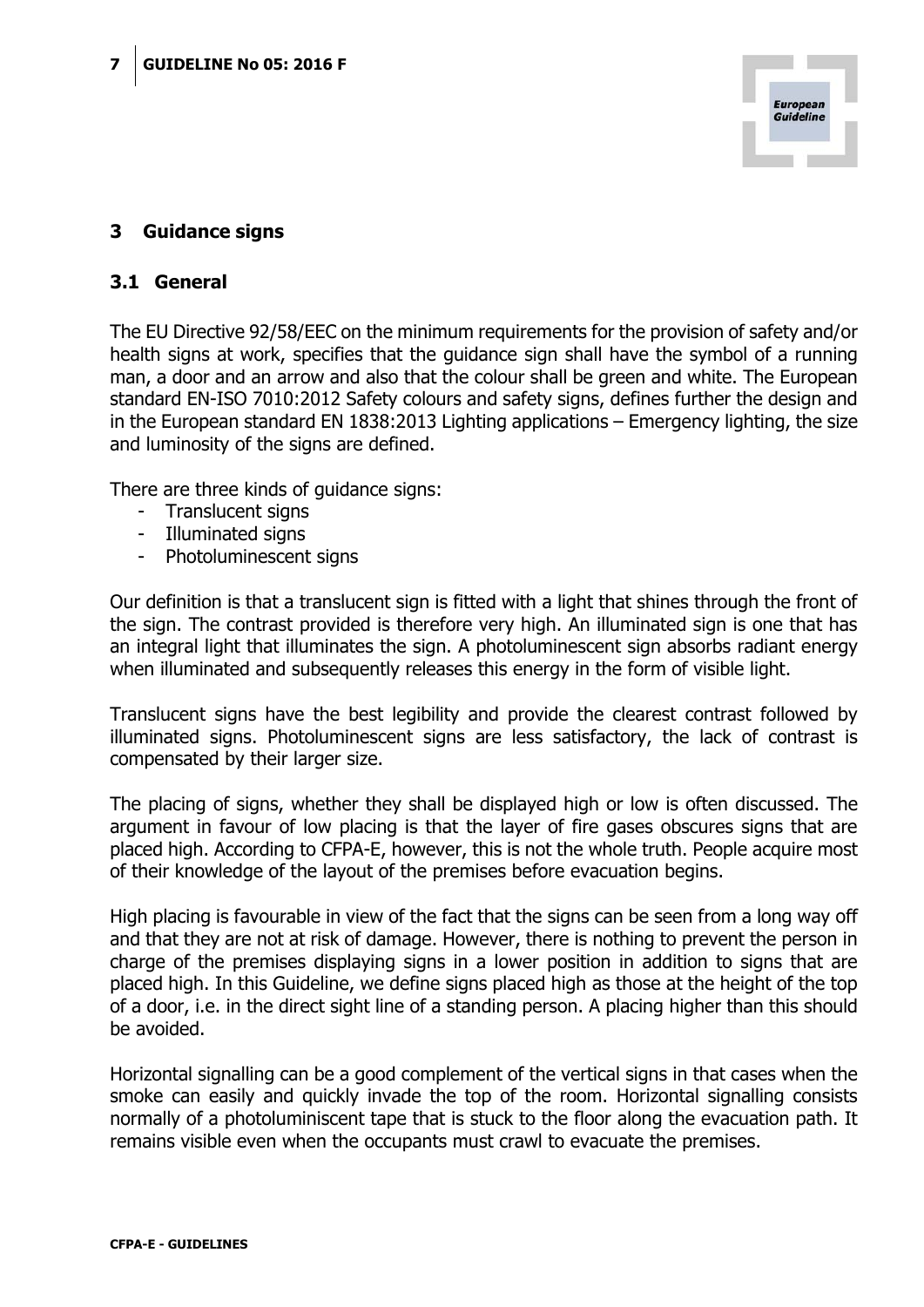The number of signs required to ensure that satisfactory escape is possible varies according to the knowledge that persons in the premises have of the layout of the building. The basic rule is that signs shall be provided unless they are unnecessary. Consequently, more signs are required in premises where the people present are not familiar with the layout of the building.

The function of signs at places of work is to inform employees and visitors that an escape route is located in a specific position. The number of signs can therefore often be limited to one sign above the door to the escape route. If this door is difficult to find, additional signs may be required. In public premises the persons present are not familiar with the layout of the premises, and more signs are therefore required in such premises.

The guidance signs shall all the time be illuminated when persons are present in the premises. In premises lit by daylight through windows, this is normally solved by the illumination being switched on all the time. In other cases, when there is no daylight, the illumination for the guidance signs can be switched on at the same time as the general lighting for the premises.

## <span id="page-7-0"></span>**3.2 Planning and design**

## <span id="page-7-1"></span>3.2.1 Planning

The premises shall be provided with signs so that satisfactory escape can take place in the event of fire. The need for guidance signs shall be judged on the basis of:

- the risk of fire;
- the number of persons to be evacuated;
- the risk of lighting failure;
- whether or not the premises have daylighting;
- ease of finding one's way around in the premises;
- type of activity.

In public premises or elsewhere where the persons present do not have good knowledge of the layout of the premises, illuminated or translucent signs shall be used. Photoluminescent signs can have a good function in workplaces and similar premises where the persons present are familiar with the layout of the premises.

Illuminated or translucent guidance signs shall be provided with emergency power. The sign shall function for at least one hour in case of power loss. The emergency power could be provided via a central or local battery or a standby power plant. The cables from a central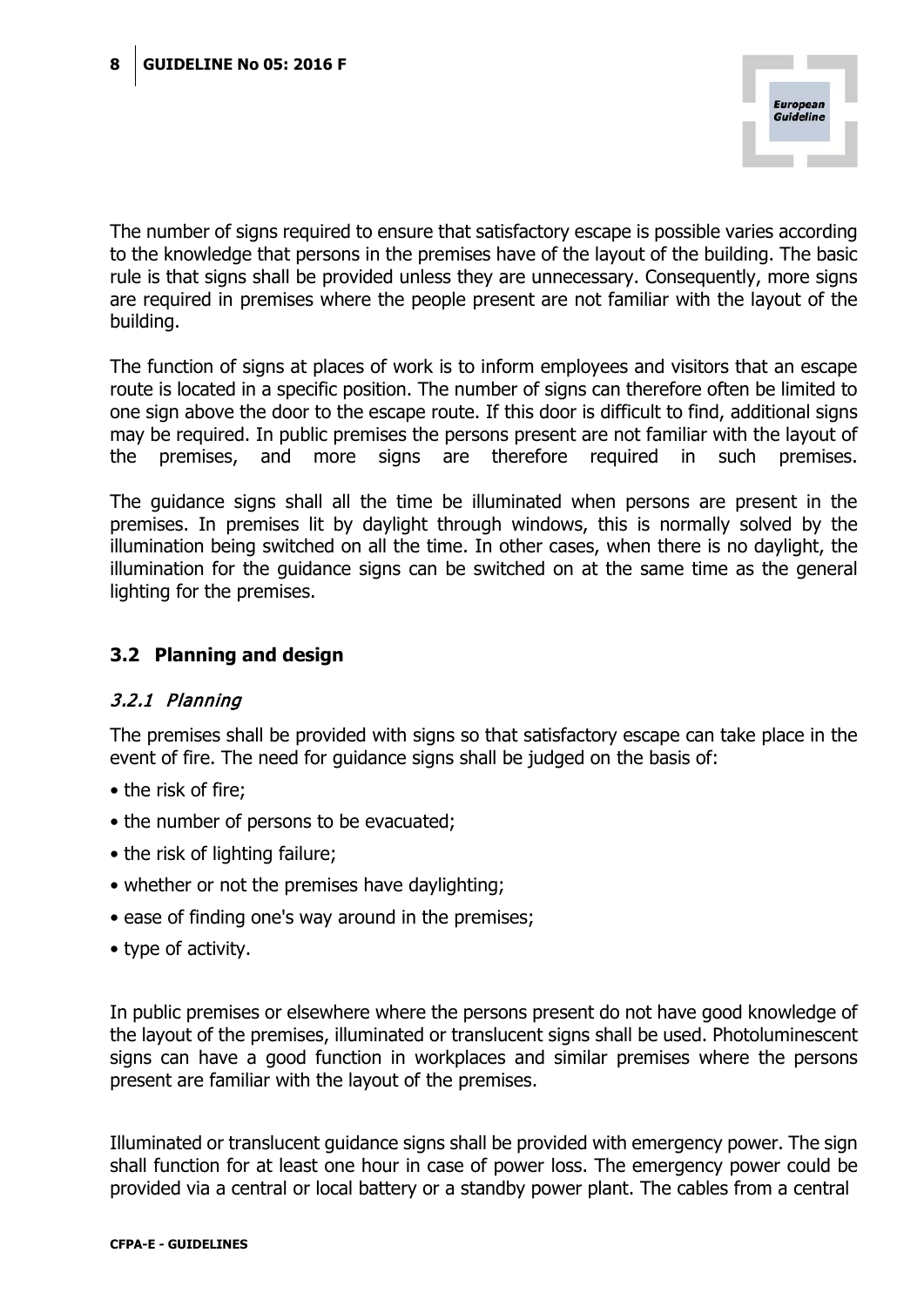emergency power supply shall be protected from fire for at least 30 minutes outside the fire compartment served. Protection can be provided either by protecting the cable route or by using a cable that has a fire resistance rating. In large fire compartments a protected cable may be required inside the compartment also. The need for this should be determined by expert investigation.

The only requirement for photoluminescent signs is that they should have necessary illumination to cause energy to be stored. This illumination can be provided by the general lighting system.

Guidance signs shall be placed in such a way that there is no ambiguity in the event of evacuation. Signs shall as far as possible be placed at an appropriate height which in most cases is directly above the door with regard to the normal sight line. Obstacles on or near the door may cause the sign to be raised, lowered or supplemented by further signs. It should be possible to see at least one sign at all times from all points in the corridors.

## <span id="page-8-0"></span>3.2.2 Design

A guidance sign shall be rectangular or square in shape. The sign shall have green and white colours and the symbols shall be designed according to EN-ISO 7010 (Ref.no. E001 or E002).



The size of the sign depends on whether it is translucent, illuminated or photoluminescent. It is essential that the sign should be easy to read. In order to achieve this, signs should have the following sizes.

- The height of symbols in a translucent sign should be equal to at least 0.5% of the reading distance.
- The height of symbols in an illuminated sign should be equal to at least 1.0% of the reading distance.
- The size of a photoluminescent sign should be at least where A is the area of the sign and L the reading distance, i.e. ca 1.5% of the reading distance.

$$
A \geq \frac{L^2}{2\,000}
$$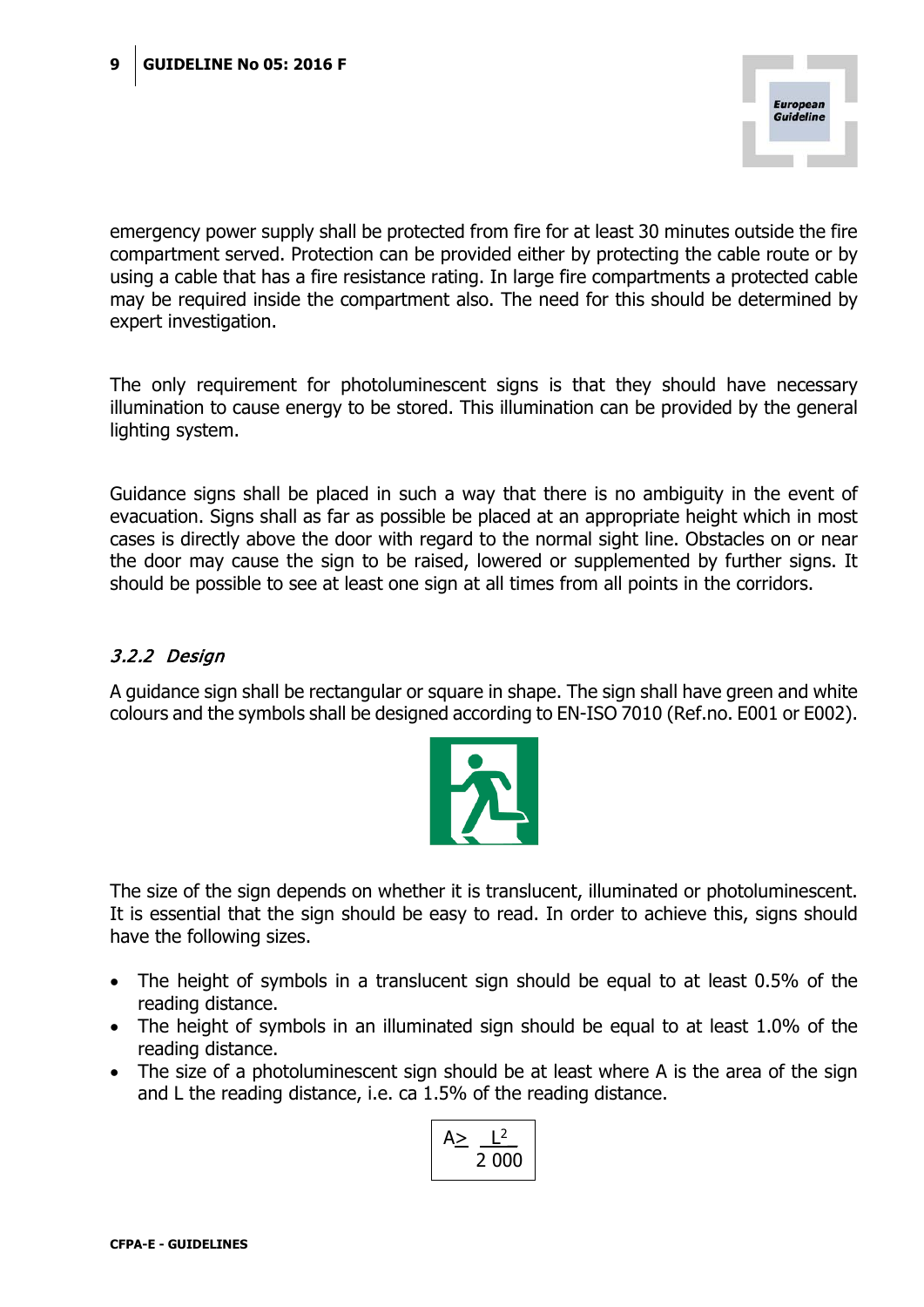

| Reading distance | Translucent sign | Illuminated sign | Photoluminescent sign     |
|------------------|------------------|------------------|---------------------------|
| (m)              | Symbol height    | Symbol height    | Size of sign              |
|                  | (mm)             | (mm              | height $\cdot$ width (mm) |
|                  | 25) 60*          | $(50)$ 60*       | $80 \cdot 150$            |
| 10               | $(50)$ 60*       | 100              | $160 \cdot 310$           |
| 20               | 100              | 200              | $320 \cdot 620$           |
| 30               | 150              | 300              | $480 \cdot 940$           |
| 40               | 200              | 400              | $640 \cdot 1250$          |

\* In no case should the least symbol height be less than 60 mm.

The table sets out the symbol height/sign size for the different types of sign for a number of reading distances. Note that for photoluminescent signs the size of sign is given, and for the others the symbol height.

The symbol height should not be less than 60 mm for any of the signs.

Lighting for translucent or illuminated signs shall always be switched on when activity is being carried on in the premises.

## <span id="page-9-0"></span>**3.3 Examples**

The examples of placing given below shall be regarded as the minimum requirement based on the EU Directive and standards. Addition of further signs may be required to satisfy the performance requirement.

A stairway or escape route is indicated by

Guidance signs are indicated by

Illuminated or translucent signs are indicated by

## <span id="page-9-1"></span>3.3.1 Places of work

Places of work are buildings such as offices, factories, warehouses, workshops etc. where the people present are familiar with the layout of the premises. Persons who are not familiar with the layout of the premises, e.g. repairmen, customers etc. may however also be present.

Emergency lighting for guidance signs is not normally required in dark office corridors, provided that the office rooms have daylighting.

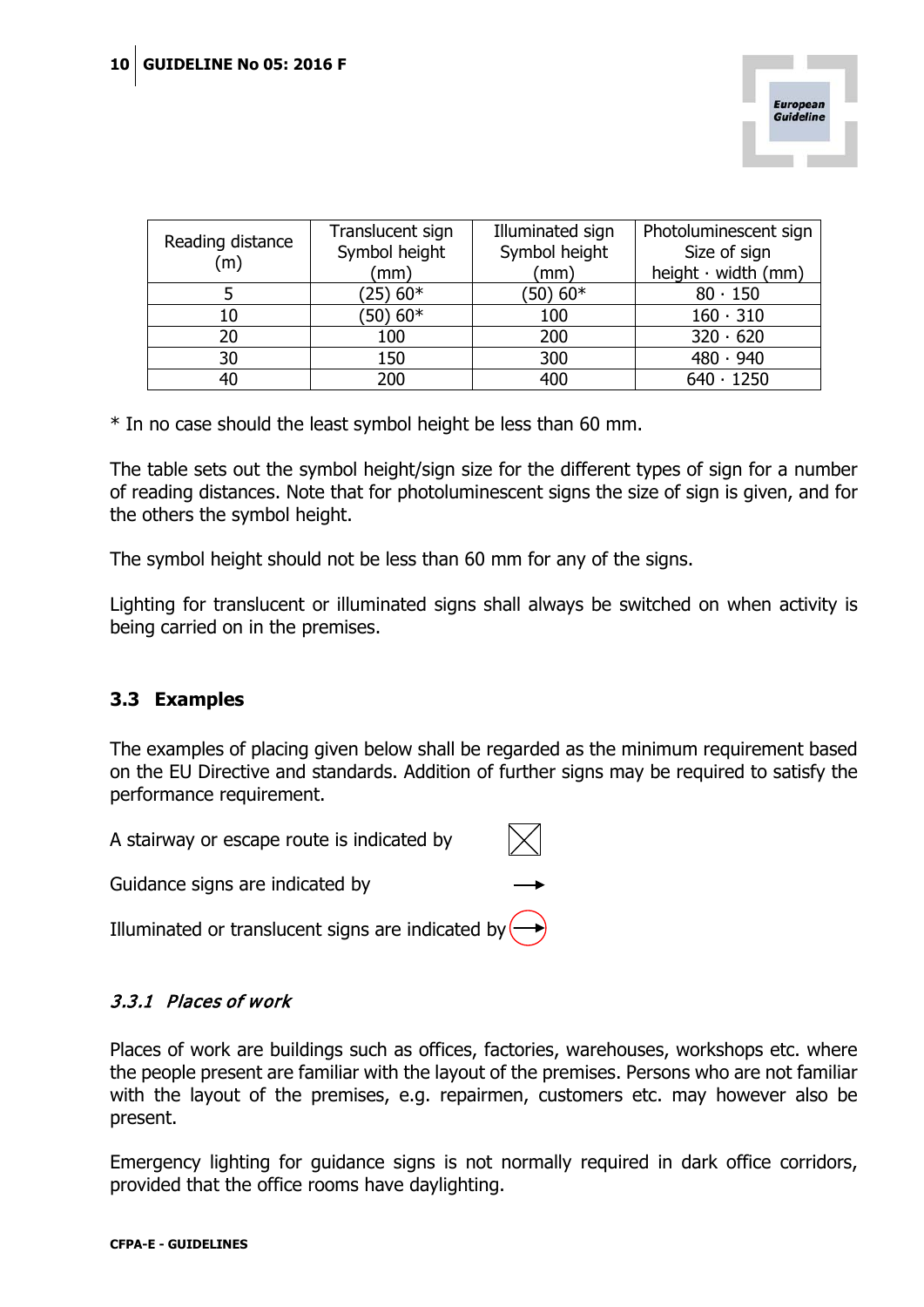

Normally, signs are required for all escape routes from places of work. It is rare for signs not to be required. One example of this is when there is only one escape route from the workplace and there is an unimpeded view of the layout of the workplace, such as in small shops at street level with escape directly into the open, and workplaces with access to only one stairway and with the alternative escape route via the ladder equipment of the rescue service.

In cases where emergency escape is via openable windows and only one window can be opened, this window shall be signed. The sign shall be placed so that it is not obscured by curtains etc.



Fig. 1. Workplace with access to two stairways.



Fig. 2. Workplace with access to three or more escape routes.



Fig. 3. Workplaces where escape takes place across another activity/tenant.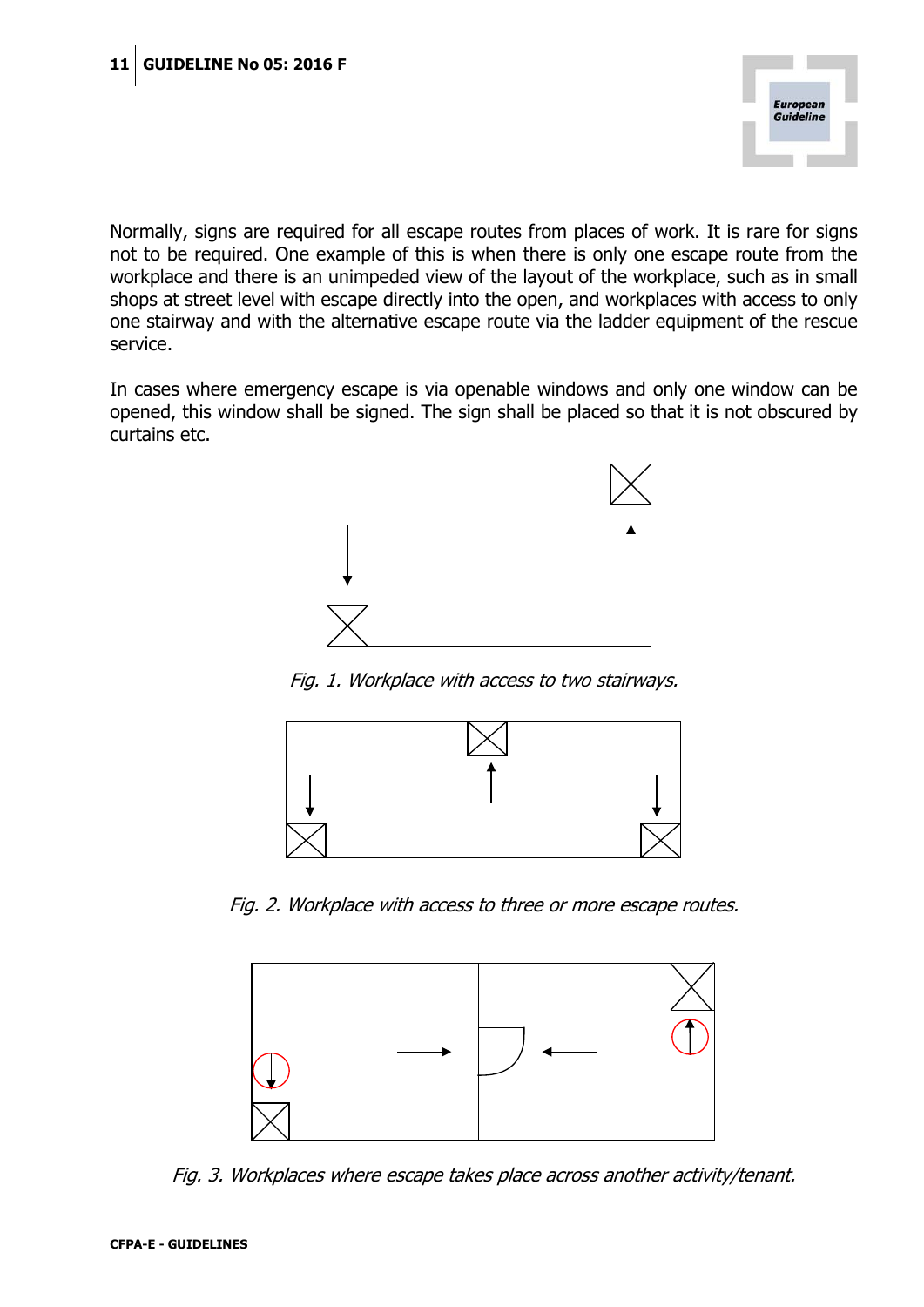



Fig. 4. Workplaces where escape takes place across another activity/tenant.



Fig. 5. Workplaces below ground and/or without daylighting. In these premises a larger number of signs required, either provided with electric emergency lighting or photoluminescent.

If all stairways are needed to ensure safety of escape, guidance signs shall be provided for all of these. Further signs may be required in the corridors to ensure that there is clear understanding of the positions of these stairways.

When escape takes place across another tenant, those escaping normally have little knowledge of the layout of the premises across which escape is taking place.

For the case when the persons are familiar with the layout of the premises, i.e. when both premises are occupied by the same tenant, see Fig. 2-3.

All escape routes shall be provided with guidance signs. The door leading to the adjoining activity can be provided with a photoluminescent sign, the other doors shall be provided with permanently translucent or illuminated signs. The reason that signs to the stairway, in the premises across which escape takes place, cannot be in the form of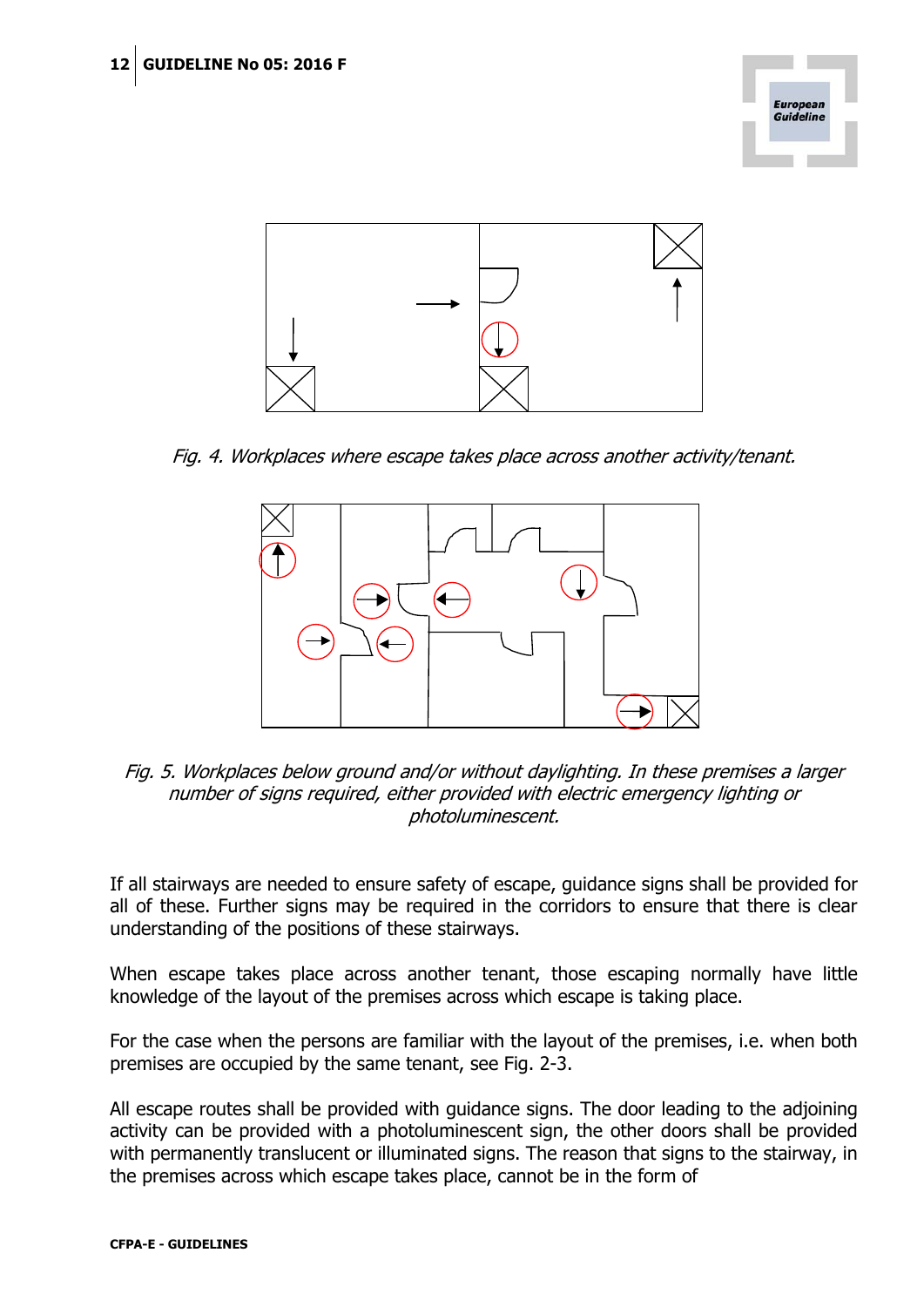photoluminescent signs is that escape may have to take place during the dark part of the day. In such a case there is no guarantee that the lighting is switched on or has recently been switched on, to ensure that photoluminescent signs are activated. One alternative to providing the premises with illuminated or translucent signs is to site the switch in such a way that lighting in the premises across which escape is to take place can be switched on from the premises being evacuated.

## <span id="page-12-0"></span>3.3.2 Public premises for a maximum of 150 persons

Public premises for a maximum of 150 persons, i.e. premises that are not places of assembly and in which persons have little knowledge of the layout of the premises.

A sign that is only photoluminescent is not acceptable.

The symbol size should not be less than 100 mm in any of the signs. Lighting for the translucent or illuminated signs shall always be switched on when activity is being carried on in the premises.

Guidance signs are not required in this case in view of the fact that only one escape route is required and that there is unimpeded view of the premises which have an area of less than  $120 \text{ m}^2$ .



Fig. 6. Small shop, only one door leading directly into the street.

Both escape routes shall be provided with guidance signs. Further signs in corridors, if any, may be required to ensure that people can find their way out of the premises.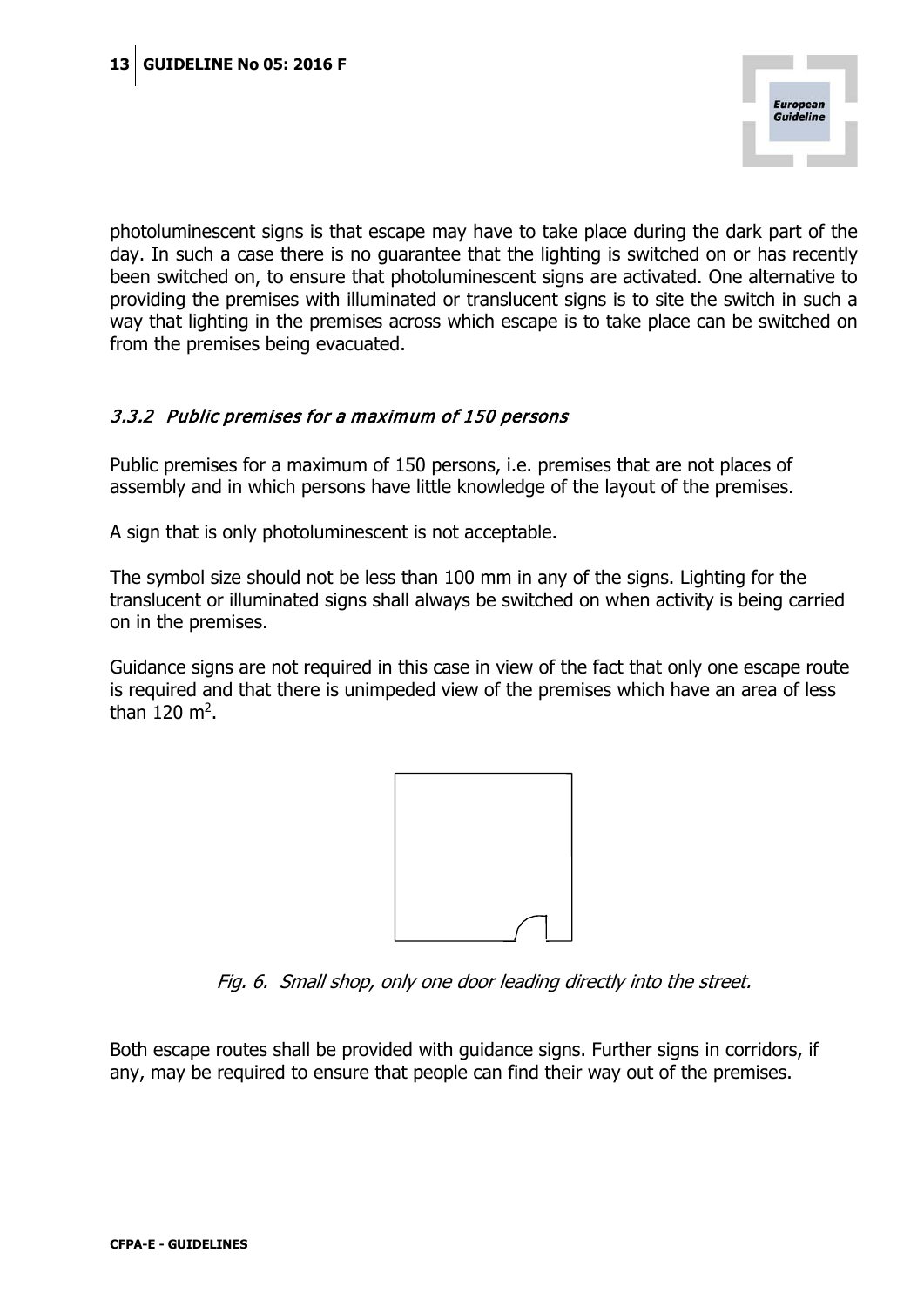

Fig. 7. Premises that require two escape routes.

## <span id="page-13-0"></span>3.3.3 Places of assembly

Places of assembly, i.e. premises for more than 150 persons where these persons have little knowledge of the layout of the premises.

In places of assembly, cinemas, auditoria, churches, restaurants, dance halls and similar premises the symbol height for any of the signs shall not be less than 100 mm. In department stores and retail trade establishments, the symbol height should not be less than 150 mm.

Lighting for translucent or illuminated signs shall be switched on at all times when activity is being carried on in the premises. Photoluminescent is not acceptable.

Guidance signs shall be sited in such a way that there is no ambiguity in the event of evacuation. Signs shall as far as possible be placed at an appropriate height which in most cases is directly above the door with regard to the normal sight line. Obstacles on or near the door may cause the sign to be raised, lowered or supplemented by further signs. It should be possible to see at least one sign at all times from all points in the premises.

In shops and department stores it is essential for the signs to be sited so that they are below product description signs and advertising signs. The major routes through the premises shall be provided with additional signs. Minor routes from which no sign is visible can be accepted provided that the distance from a point from where at least one sign can be seen is no greater than 5 m.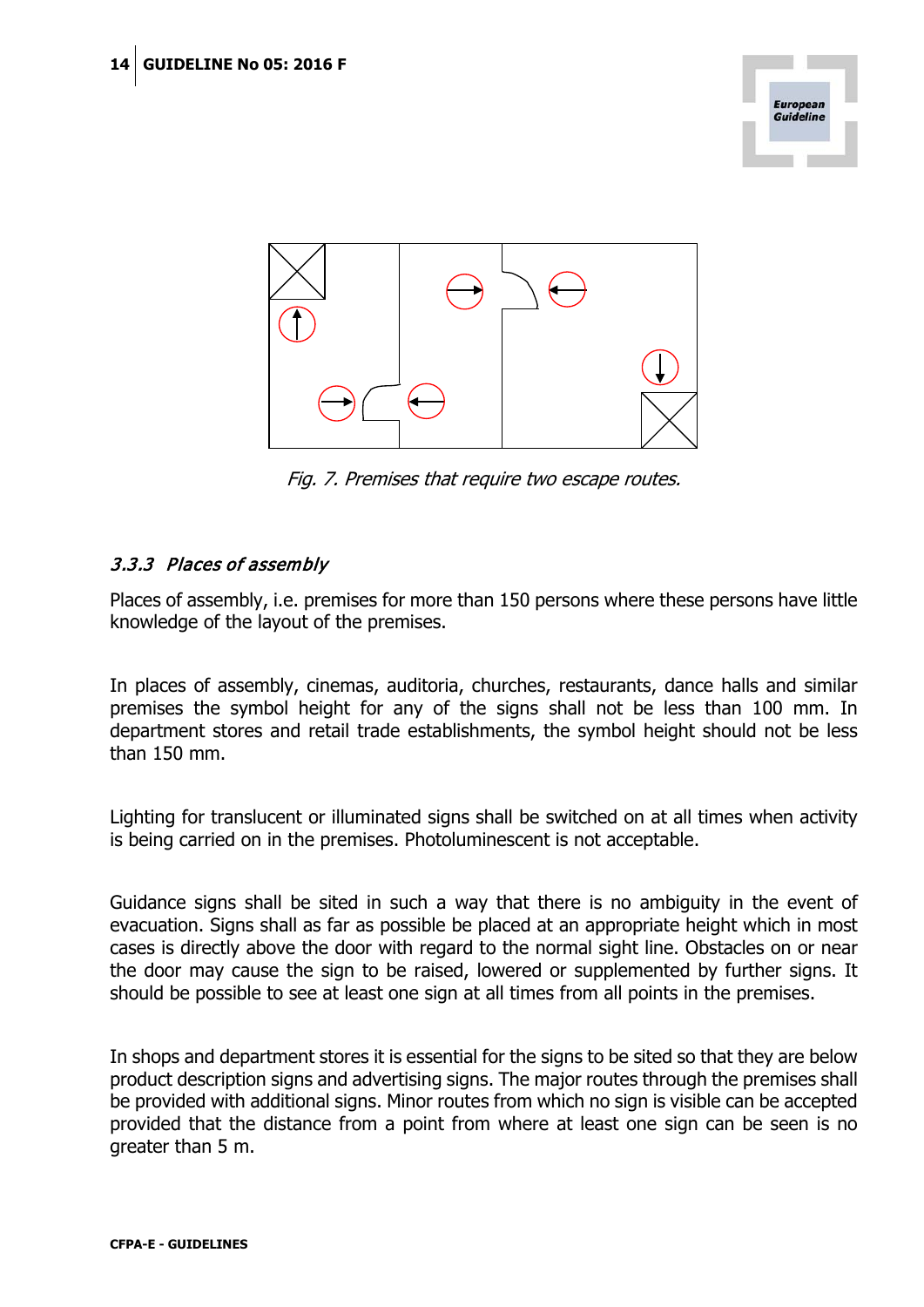



Fig. 8. Place of assembly. Guidance signs shall be provided at all doors and at all changes in direction.



Fig. 9. Small shop  $<$  30 persons (ca 60 m<sup>2</sup> net customer area or smaller) in indoor shopping centre for more than 150 persons. The shop premises normally don´t need to be provided with guidance signs.

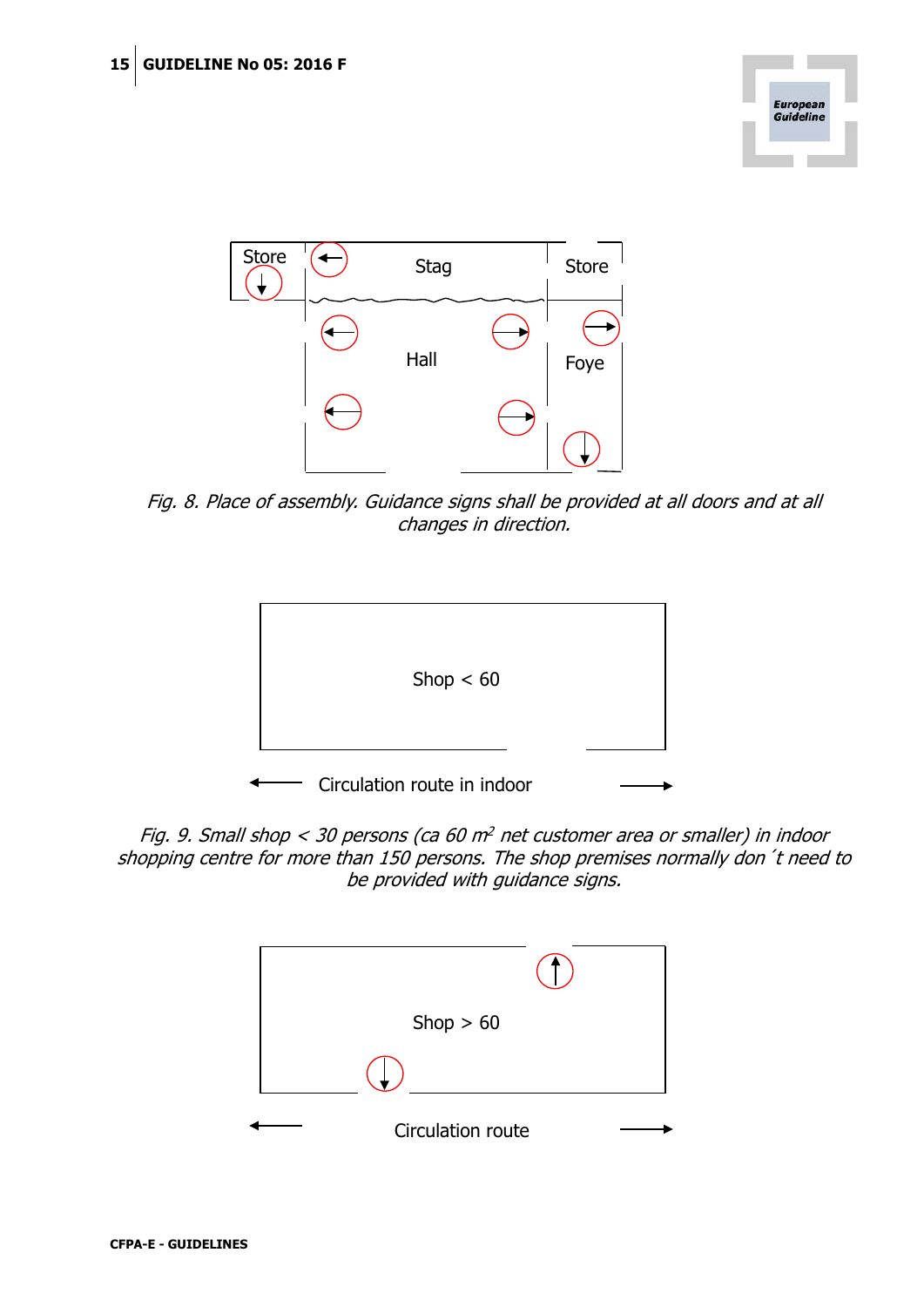

## Fig. 10. Large shop  $> 30$  persons (ca 60 m<sup>2</sup> net customer area or larger) with requirement for escape facilities at the rear in indoor shopping centre for more than 150 persons.



Fig. 11. Restaurant. The main entrance normally don´t need to be provided with guidance signs. It is acceptable for only the alternative escape route to be signed. It must however be signposted along its entire length.



Fig. 12. Auditorium > 150 persons. For public events such as concerts, theatre performances or similar, the main entrance must also be signed. Further signs may be required.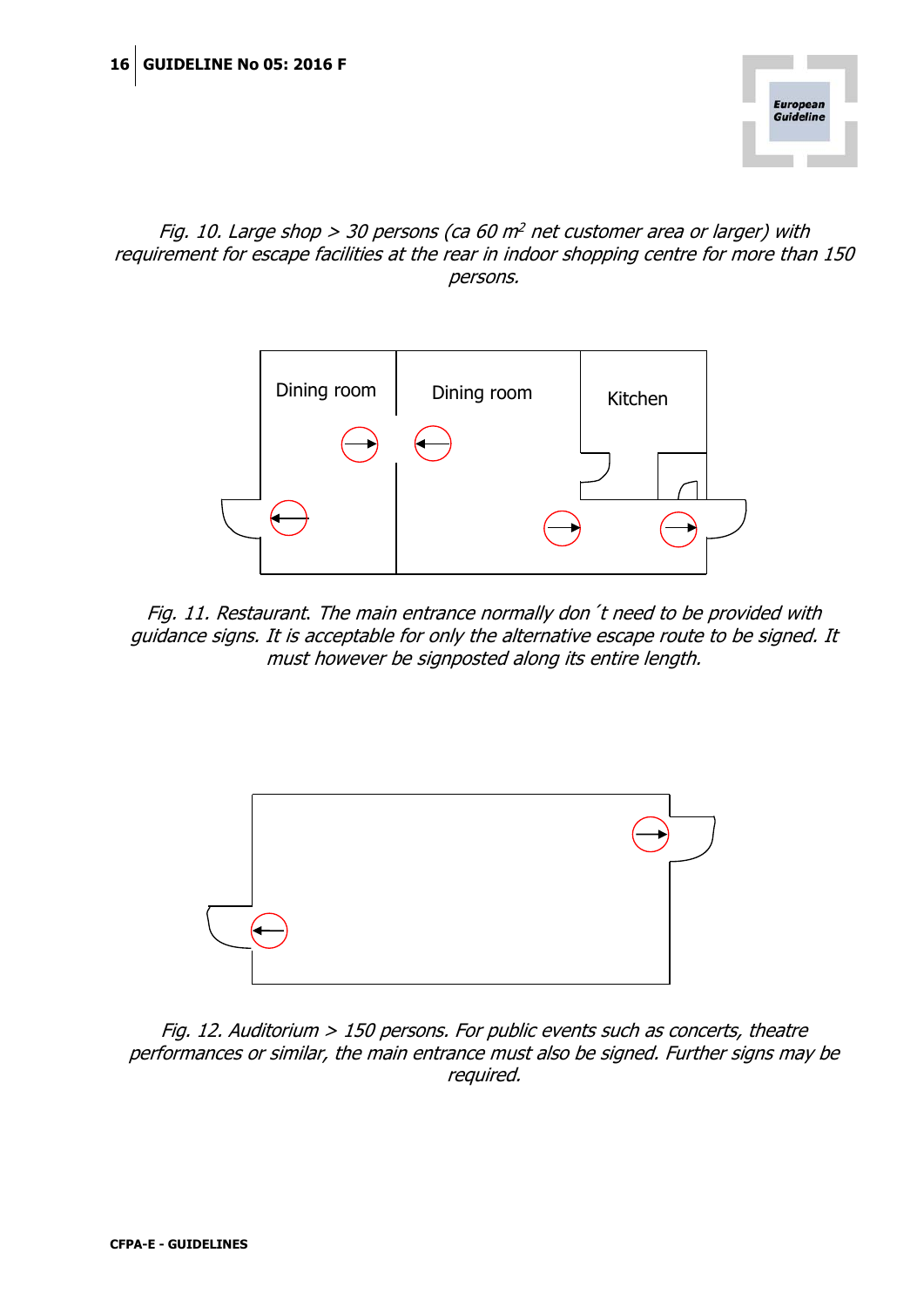|            | European<br>Guideline |
|------------|-----------------------|
|            |                       |
|            |                       |
|            |                       |
| -<br><br>— |                       |
|            |                       |
|            |                       |

Fig. 13. Church or other building of architectural or historical interest, with simple escape conditions.

# <span id="page-16-0"></span>3.3.4 Schools and educational premises

In educational premises that are rented out or have evening activities, the premises are to be provided with translucent or illuminated signs. Photoluminescent signs are not acceptable.

If the persons present are familiar with the layout of the premises, i.e. the premises are not rented out or have evening activities. The premises can be be signposted in the same way as workplaces, in accordance with Fig. 1-5



Fig. 14. Educational premises with escape through the corridor.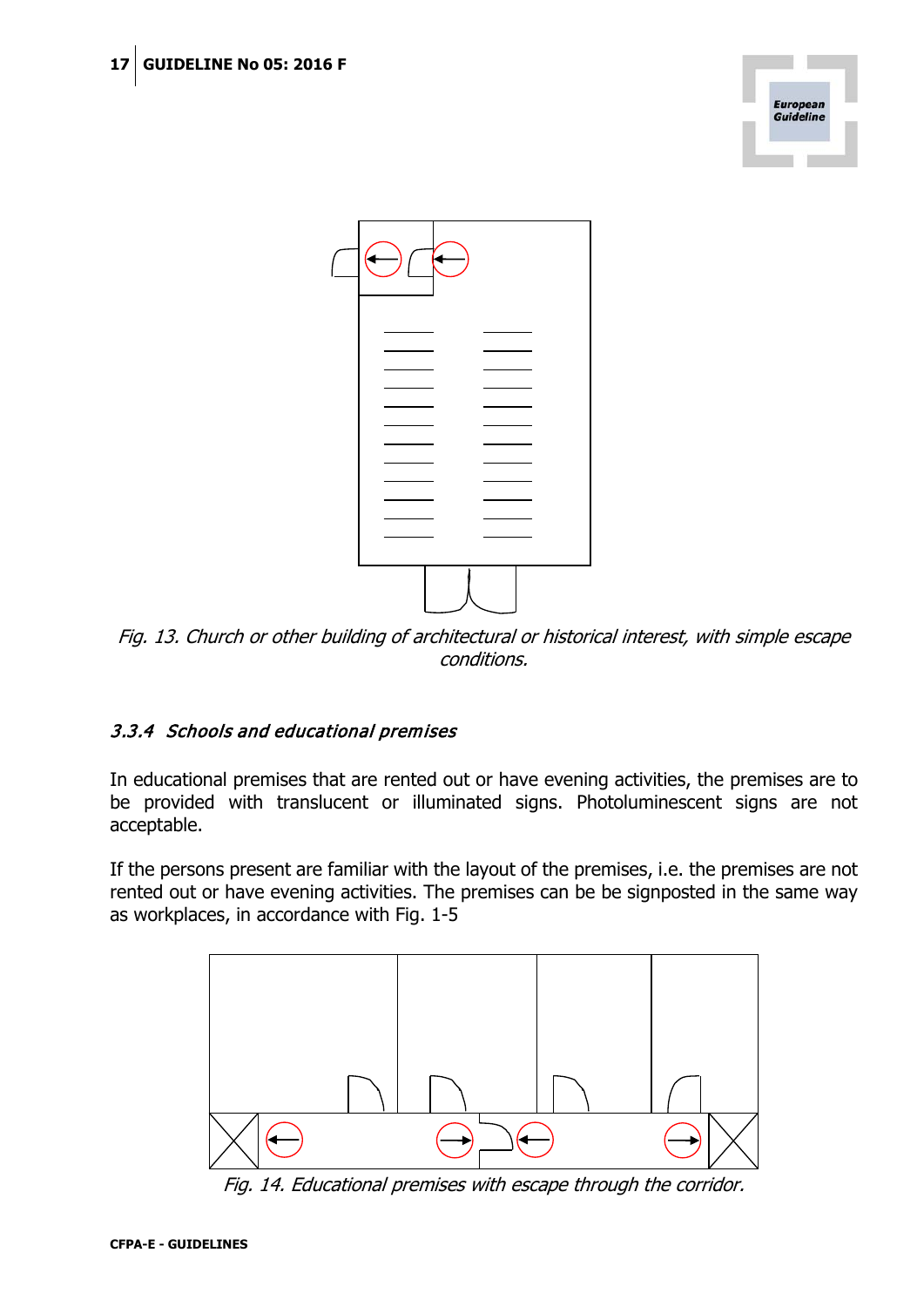Educational premises which are rented out and have evening activities. If both escape routes pass through the corridor, it is sufficient for the doors to the staircases and any doors in the corridor to be provided with translucent or illuminated guidance signs.

If an alternative escape route passes across an adjoining lecture hall, all doors in the direction of escape are to be provided with translucent or illuminated guidance signs.

See also the section on public premises, no familiarity with the layout of the premises.

## <span id="page-17-0"></span>3.3.5 Hotels

Hotels, boarding houses or similar premises for temporary overnight accommodation where people have little knowledge of the layout of the premises.

The premises shall be provided with translucent or illuminated signs. Photoluminescent signs are not acceptable.



Fig. 16. Hotel corridor

Hotel corridors shall be provided with guidance signs at changes in direction and stairways.

## <span id="page-17-1"></span>3.3.6 Health care premises

Health care premises or similar premises for health or social care and for the care of people with disabilities, where the people are not familiar with the layout of the premises.

The premises are to be provided with translucent or illuminated signs. Photoluminescent signs are not acceptable.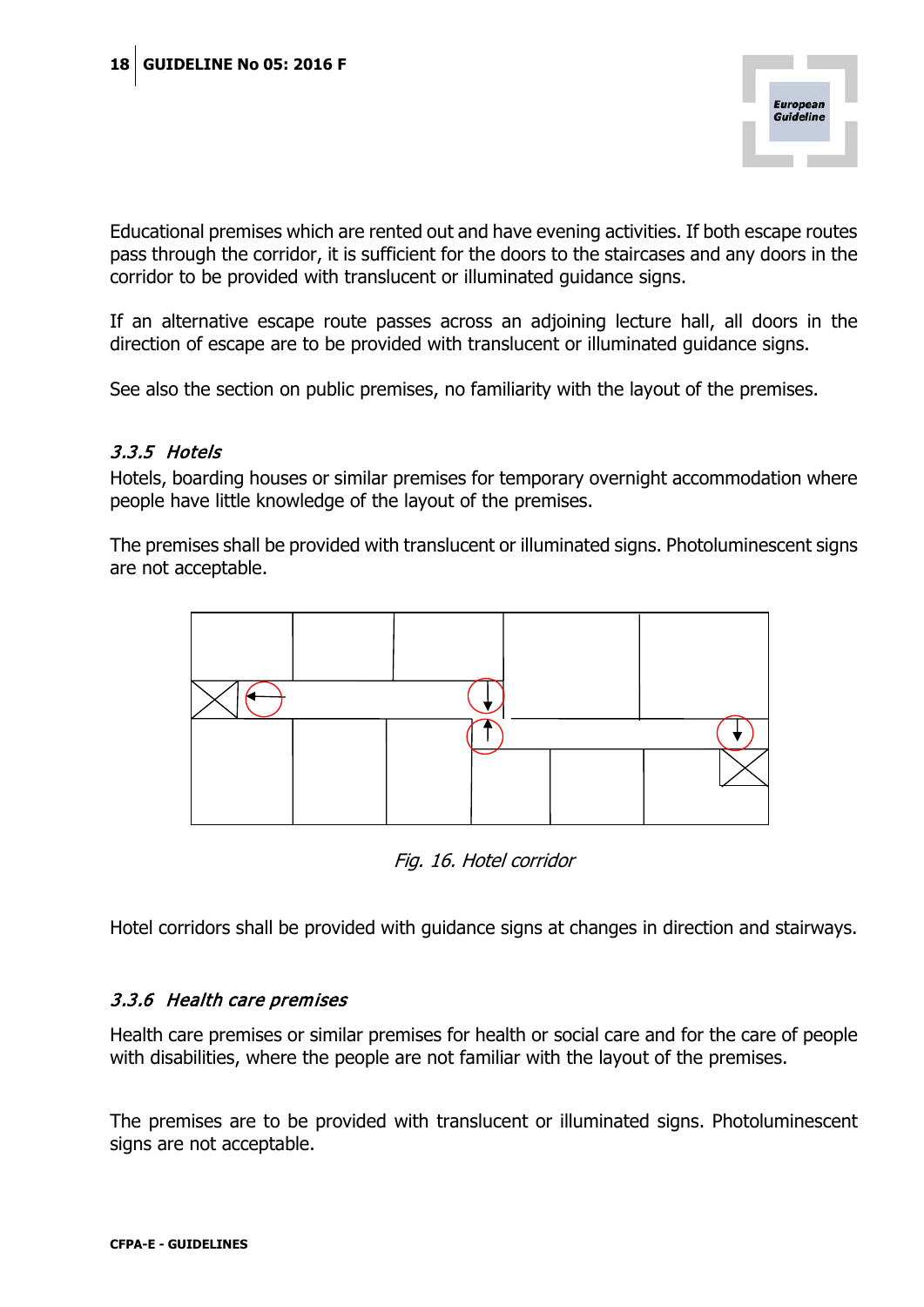



Fig. 17. Two wards with a lobby between the wards. All doors in the corridor leading to the escape route and to adjoining wards are to be provided with guidance signs.

# <span id="page-18-0"></span>3.3.7 Garages

Garages or similar premises for the parking of vehicles.



Fig. 18. Small garage with only one escape route, i.e. a travel route no longer than 30 m to doors leading to the open.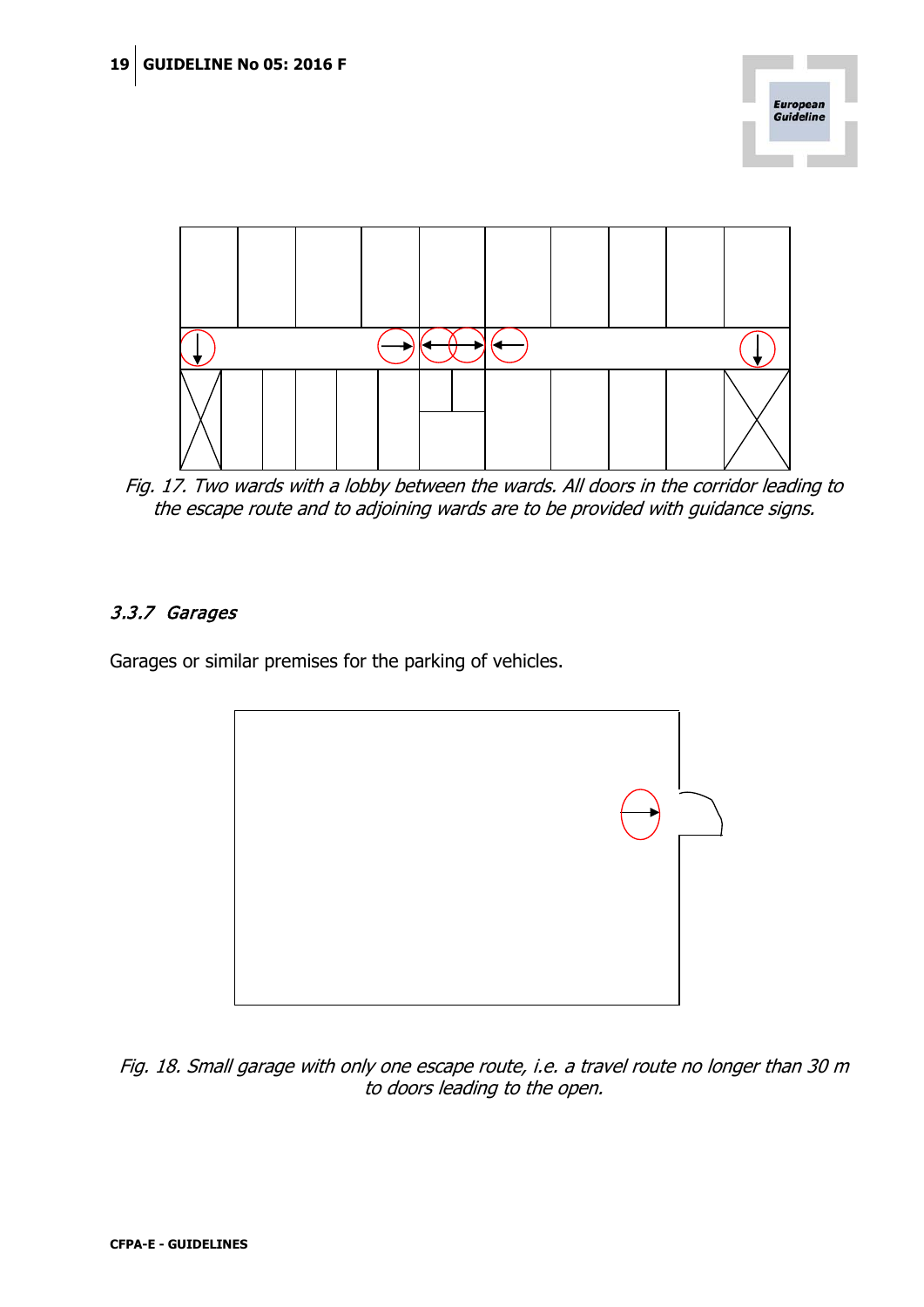

Guideline

Fig. 19. Large garage with two or more escape routes. The doors should be provided with guidance signs. Additional signs are normally required to ensure that satisfactory evacuation can take place.

# <span id="page-19-0"></span>3.3.8 Stairways

For all hotels, health care premises, places of assembly and garages larger than 600 m<sup>2</sup> and for stairways in buildings taller than 8 storeys and deeper than one basement storey, lighting for translucent or illuminated signs is to be provided with emergency power via a central or local battery.

Where the persons are not familiar with the layout of the stairway, for instance, in a stairway that is used only for escape from a workplace or public premises, the stairway shall be provided with guidance signs when:

- the entrance on the ground floor is not glazed, unless this is evidently unnecessary.
- the change in direction is not evident or when the stairs narrow down in a complicated manner.
- dark premises are evacuated via light or dark stairways.
- the normal entrance/exit should not be used but a special exit shall be used.
- the direction of escape leads upwards.
- the stairway has no daylight on each storey.

Where the persons are familiar with the layout of the premises and the stairway, for instance in a stairway that is used daily at a place of work, the stairway shall be provided with guidance signs when:

- the entrance on the ground floor is not glazed, unless this is evidently unnecessary.

- the change in direction is not evident or when the stairs narrow down in a complicated manner.
- the normal entrance/exit should not be used but a special exit shall be used.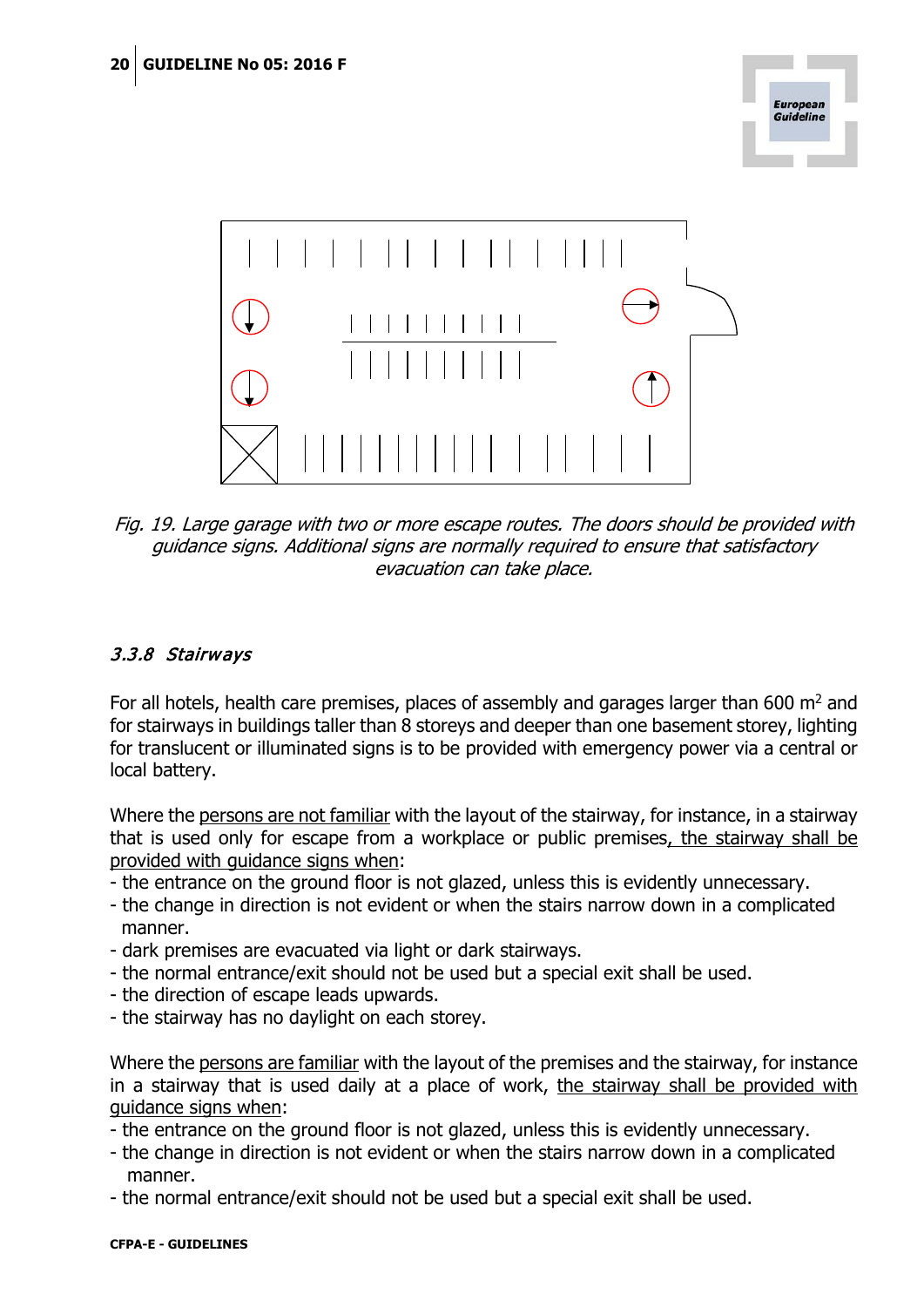



Fig. 20. Stairway where the normal exit is across a corridor/reception and a door to the open. The emergency exit is via a door directly to the open.

# <span id="page-20-0"></span>**4 Emergency Lighting**

## <span id="page-20-1"></span>**4.1 General**

According to the EU directive 89/654/EEC, concerning the minimum safety and health requirements for the workplace, when planning new premises, emergency lighting is required in escape routes that require illumination in the event of escape. In existing premises, emergency routes and exits requiring illumination must be provided with emergency lighting of adequate intensity in case the lighting fails. Workplaces in which workers are especially exposed to risks in the event of failure of artificial lighting must be provided with emergency lighting of adequate intensity.

Since the requirement is formulated in performance terms, this means that consideration shall be given to the probability of power breakdown and other factors which affect the safety of escape in the event of power breakdown. An example of such factors is whether or not the stairway has windows that admit daylight.

## <span id="page-20-2"></span>**4.2 Planning and design**

According to the EU directive 89/654/EEC, concerning the minimum safety and health requirements for the workplace, when planning new premises, emergency lighting is required in escape routes that require illumination in the event of escape. In existing premises, emergency routes and exits requiring illumination must be provided with emergency lighting of adequate intensity in case the lighting fails. Workplaces in which workers are especially exposed to risks in the event of failure of artificial lighting must be provided with emergency lighting of adequate intensity.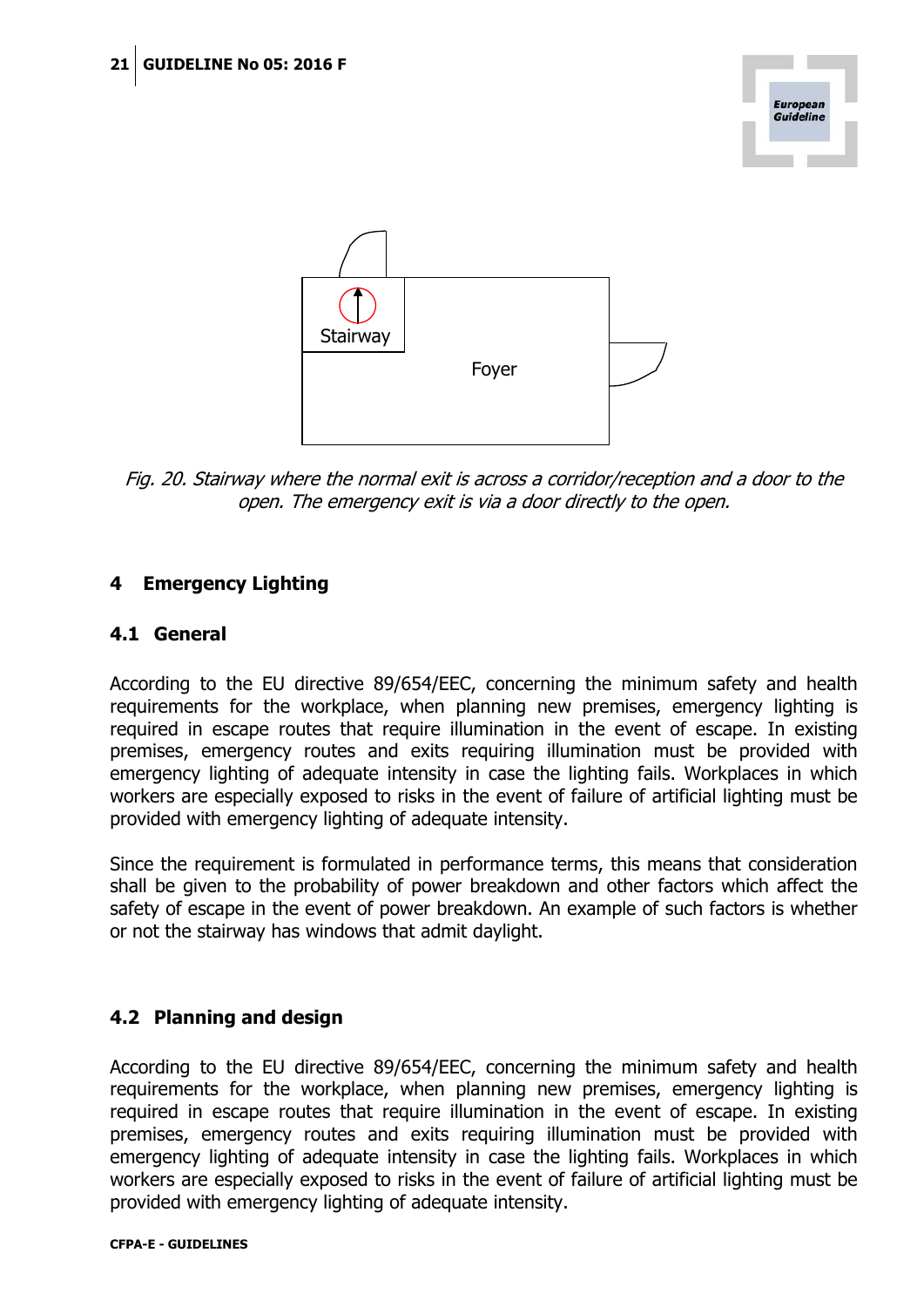Since the requirement is formulated in performance terms, this means that consideration shall be given to the probability of power breakdown and other factors which affect the safety of escape in the event of power breakdown. An example of such factors is whether or not the stairway has windows that admit daylight.

## <span id="page-21-0"></span>4.2.1 Planning

Emergency escape lighting should be installed in:

- − escape routes in hotels, health care premises, places of assembly
- − escape routes in buildings that are taller than eight storeys
- − places of assembly, inside the premises and directly outside the exits.
- − dark escape corridors in places of work, i.e. corridors that have no daylighting. Note that dark office corridors are not normally considered to be escape corridors.
- − in main stairways and similar that have no daylight and are used daily in workplaces in buildings that are taller than three storeys and/or deeper than one basement storey.

Emergency lighting should also be installed in lift cages.

Stairways at places of work which have windows that admit daylight could be excluded from the requirement concerning emergency escape lighting unless it´s required in national legislation.

The reason that emergency escape lighting is required only in the main stairways and other stairways that are used daily is that there is no need for all escape routes to be used in this type of escape situation when there is no threat other than power breakdown.

In other dark working premises situated in basement storeys and similar, it is acceptable for only the guidance signs to be provided with emergency lighting. Luminous intensity on floor surfaces need not be as much as 1 lux in such cases.

Emergency power supply can be arranged through standby power, in the form of either a standby power plant or local or central batteries that automatically come into operation when the mains power fails.

In most cases, a protected cable is required only outside the fire compartment served. The reason is that the fire compartment shall have been evacuated before the fire has assumed such an extent that cables and similar equipment are put out of action.

Central and local batteries have both advantages and disadvantages.

The advantages of local batteries are:

− Lower installation cost when the number of lights is less than about 15.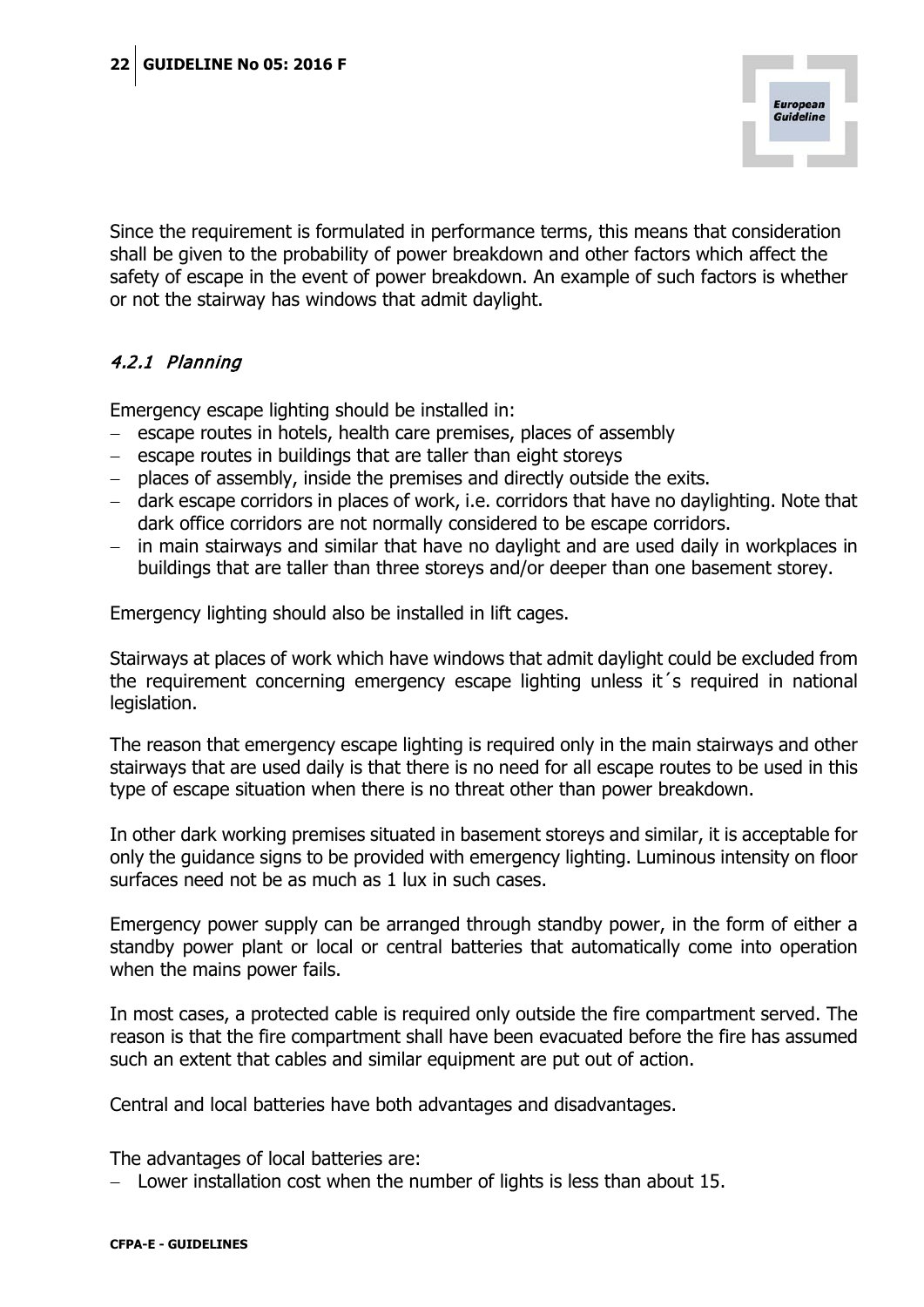- − The installation is more reliable. When there is a defect in a light/battery, the other lights are not affected.
- − The power is supplied over the circuit feeding the general lighting, which means that in the event of a local power failure the emergency lighting is switched on.

The disadvantages of local batteries are:

− More time is needed for maintenance and maintenance costs are therefore higher. This time can be reduced by central monitoring of the luminaires.

The advantages of central batteries are:

− Less time is needed to maintain and check batteries, although it is still necessary to go round and check at certain intervals that the luminaires function. This time also can be reduced by modern technology.

The disadvantages of central batteries are:

- − The installation is vulnerable. In the event of a battery defect or short circuit, the whole installation or in the best case the section concerned is put out of action.
- − The installation is expensive owing to cabling of fire resistance classification.
- − It is not normally switched on in the event of a local power failure, since it is powered centrally.

Electric cables for a central power supply for emergency lighting shall be laid along a route protected in fire resistance class EI 30 outside the fire compartment concerned, or constructed with the corresponding fire resistance. In large fire compartments it may also be necessary for cables inside the compartment to be protected.

The requirements for emergency lighting in buildings generally are regulated in the national building codes or other legislation.

# <span id="page-22-0"></span>4.2.2 Design

The emergency lighting should be designed according to EN 1838 (Lighting applications – Emergency lighting) and installed, tested and maintained according to EN 50172 (Emergency escape lighting systems), EN 60598-2-22 (Particular requirements – Luminaries for emergency lighting) and EN 62034 (Automatic test systems for battery powered emergency escape lighting).

- Emergency lighting shall normally have a luminous intensity of not less than 1 lux on floor surfaces for a period of at least 60 minutes in case of an external power breakdown.
- Emergency supply shall be arranged via a central or local battery or standby power plant that is automatically switched on in the event of power failure.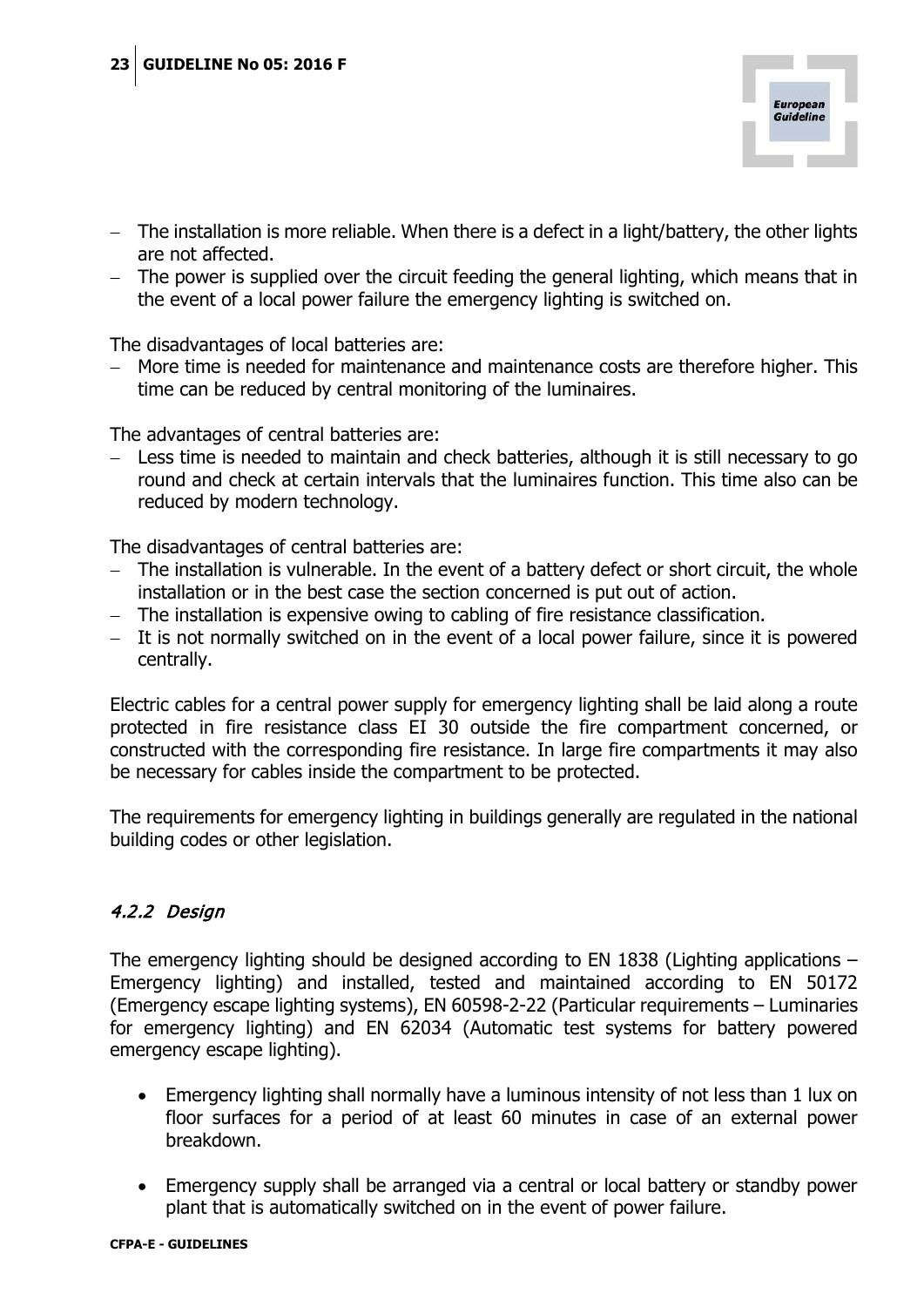Escape routes shall be provided with emergency escape lighting to such an extent that satisfactory escape can take place in the event of power failure.

In designing emergency lighting systems, all factors that reduce the illumination shall be taken into consideration such as voltage drops and the ageing or soiling of light sources performances.

# <span id="page-23-0"></span>**4.3 Examples**

## <span id="page-23-1"></span>4.3.1 Hotels

In hotels, escape routes, i.e. stairways and hotel room corridors, shall be provided with emergency escape lighting.

Emergency luminaires in corridors should be placed low in order to better perform their function in the event of fire. It is best to inset the luminaires into walls, columns and other fixed installations at a height of ca 0.5 m above floor level.

Emergency luminaires in stairways should be mounted on the walls. From the standpoint of escape it makes no difference whether the luminaires are placed high or low.

## <span id="page-23-2"></span>4.3.2 Health care installations

In health care installations the escape routes, i.e. stairways, shall be provided with emergency escape lighting.

Emergency luminaires in stairways should be inset into, or mounted on, the walls. From the standpoint of escape it makes no difference whether the luminaires are placed high or low.

## <span id="page-23-3"></span>4.3.3 Places of assembly

In places of assembly, escape routes, i.e. stairways, any corridors inside the fire compartment concerned, stairs in assembly rooms, the place of assembly concerned and the space where the escape route emerges into the open, shall be provided with emergency escape lighting.

In corridors and places of assembly emergency luminaires should be sited low so that they can better perform their function in the event of fire. It is best to inset the luminaires into walls, columns and other fixed installations at a height of ca 0.5 m above floor level. In large open rooms it may be necessary to provide additional luminaires in the ceiling.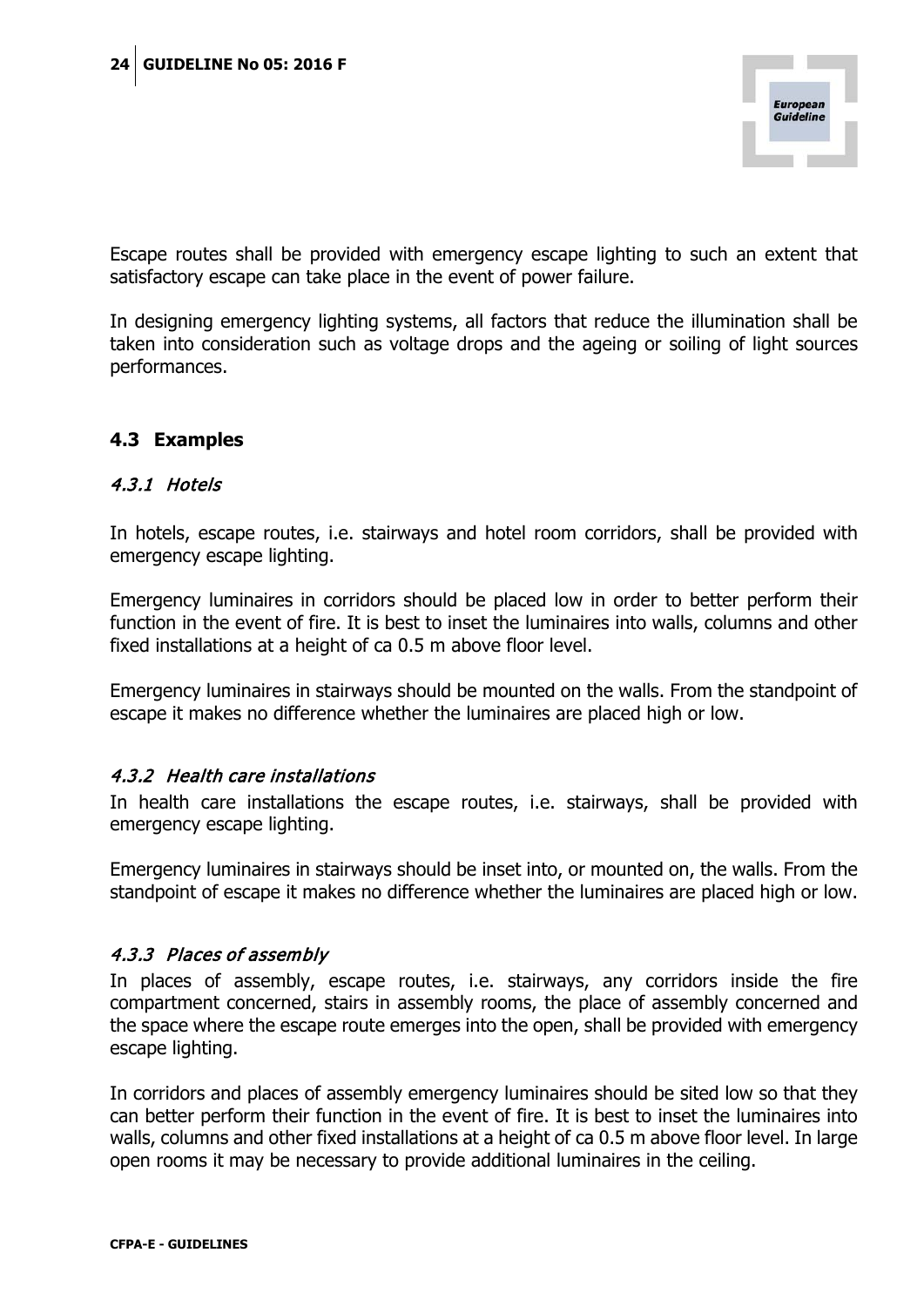Lighting in stairways that is placed on each step is traditionally provided by a luminaire with a filament bulb fed from a central emergency power supply. All experience shows that these bulbs have a short service life. They are either destroyed by foot impact or the filaments are broken by the vibrations caused by people walking on the stairs.

A better solution that lasts longer and consequently needs less maintenance is to provide equally spaced fluorescent tubes inset into the walls. They need not be located above each step, it is not their location that is most important but that the luminous intensity on each step should be at least 1 lux.

If the stairs are situated between two banks of seats, it is best to site the luminaires along the edges of the rows of seats or to integrate them into the lighting for the rows of seats.

## <span id="page-24-0"></span>4.3.4 Stairways in buildings of more than 8 storeys

In all buildings of more than 8 storeys, stairways shall be provided with emergency escape lighting.

Stairways shall be provided with emergency escape lighting to such an extent that satisfactory escape can take place in the event of power failure.

Emergency luminaires in stairways should be inset into, or mounted on, the walls. From the standpoint of escape it makes no difference whether the luminaires are sited high or low.

## <span id="page-24-1"></span>4.3.5 Main stairway in workplaces in buildings of less than 9 storeys

Escape routes that require lighting to enable safe escape to take place shall be provided with emergency escape lighting that illuminates them sufficiently in the event of power failure. The purpose of this is to ensure safety of escape in the event of power failure. CFPA-E considers that it is sufficient to provide the main stairway with emergency escape lighting in order to satisfy this requirement.

Depending on whether the stairway is dark or provided with windows to the open, the conditions for safety of escape differ. CFPA-E therefore considers that dark main stairways and similar stairways that are used daily in buildings of more than four storeys containing workplaces should be provided with emergency escape lighting. Stairways with daylight need to be provided with emergency escape lighting in buildings that are taller than eight storeys.

Stairways shall be provided with emergency escape lighting to such an extent that satisfactory escape can take place in the event of power failure.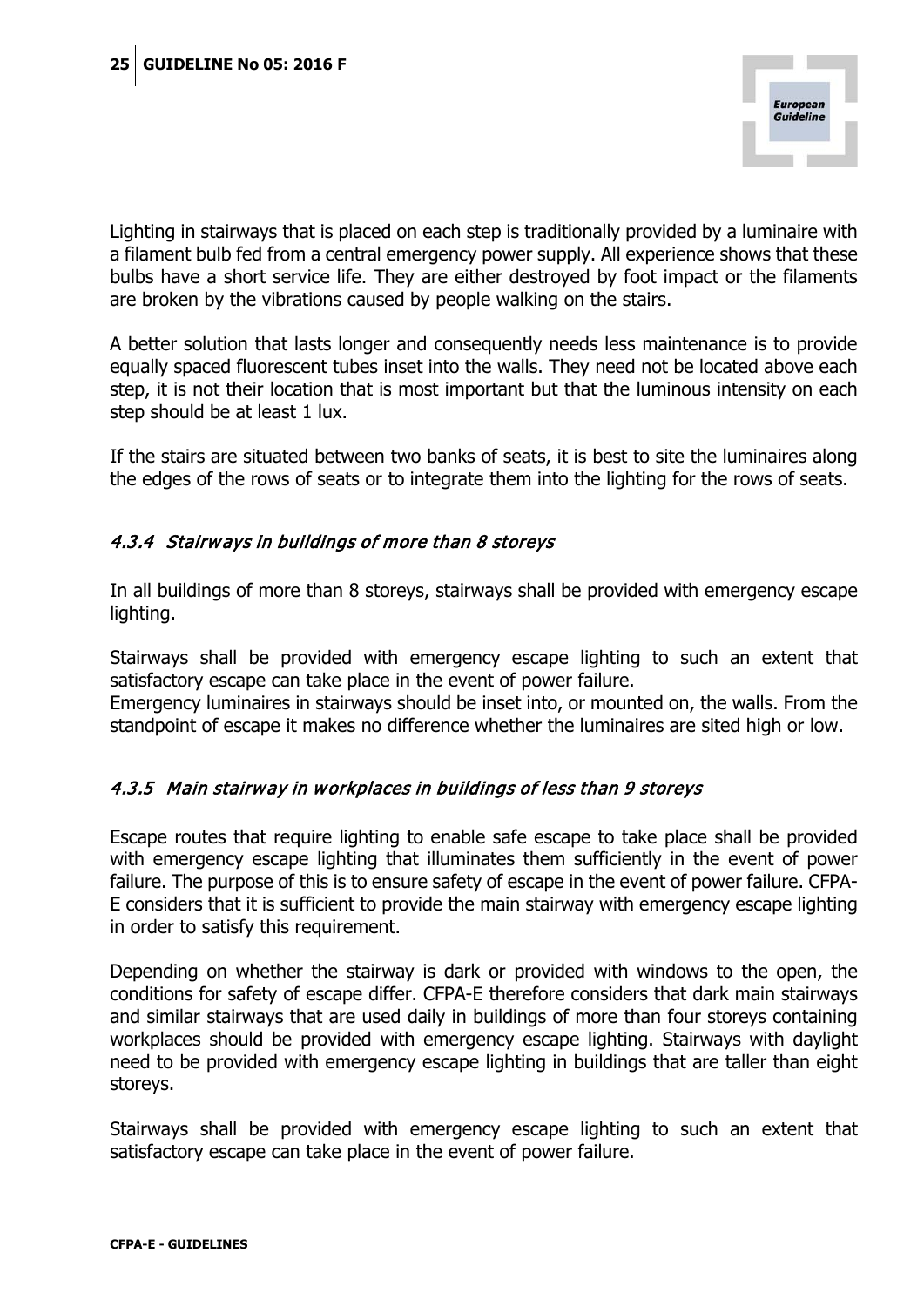Dark main stairways and similar stairways that are used daily in buildings of more than four storeys shall be provided with electric emergency escape lighting. The luminous intensity provided by emergency escape lighting shall be at least 1 lux on the floor surface with the worst illumination for a period of at least 60 minutes.

Emergency luminaires in stairways should be inset into, or mounted on, the walls. From the standpoint of escape it makes no difference whether the luminaires are sited high or low.

## <span id="page-25-0"></span>4.3.6 Emergency lighting for dangerous workplaces

The duty of this type of emergency lighting is to maintain the safety of persons who are engaged on dangerous processes or are involved in other dangerous situations, and to enable them to carry out the working operations required to close down activities, which must be done to secure the safety of others. Examples of such premises/activities are premises housing switchgear, metal-finishing installations, premises where there is a risk of falls from great heights, and similar activities.

The workplaces shall be provided with emergency escape lighting to such an extent that satisfactory escape can take place in the event of power failure. Lighting shall also be designed in such a way that the working operations required to close down activities, which are necessary to secure the safety of others, can be carried out.

Emergency luminaires in corridors should be sited low in order to better perform their function in the event of fire. It is best to inset the luminaires into walls, columns and other fixed installations at a height of ca 0.5 m above floor level. In large open premises it may be necessary to provide additional luminaires in the ceiling.

## <span id="page-25-1"></span>**5 General lighting**

## <span id="page-25-2"></span>**5.1 General**

Since general lighting is in most cases in operation during the evacuation stage, its design is of the utmost importance for the way safe escape can take place.

In most cases, general lighting in escape routes is provided in such a way that every other light is connected to a different circuit. It is essential for interaction between general lighting and emergency lighting to be provided in such a way that emergency lighting comes into operation in cases when general lighting is put out of action. Emergency lighting is in most cases wired in such a way that it comes into operation only in the event of external power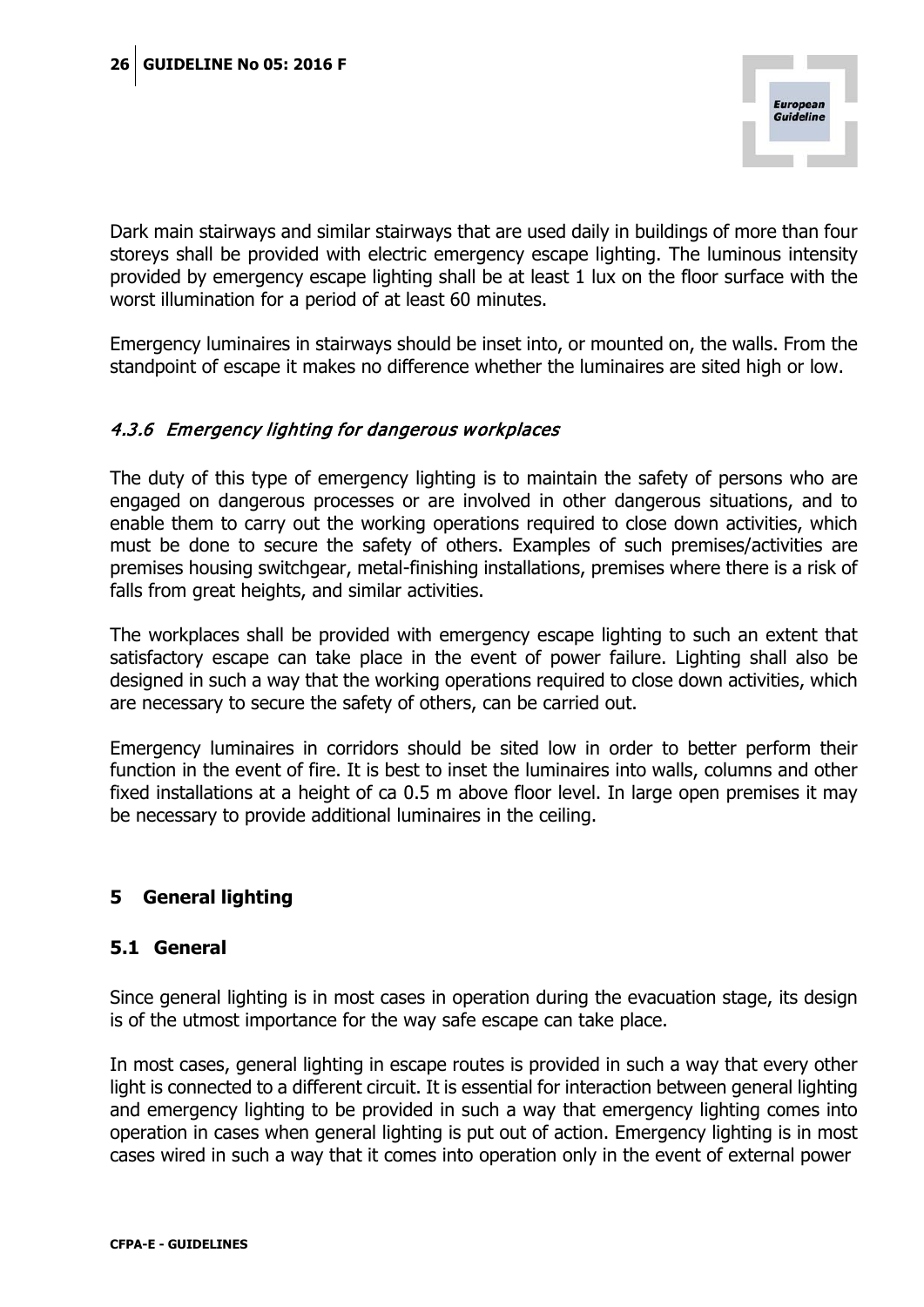breakdown. This implies that in the event of a local fire that puts general lighting out of action, the emergency lighting is not activated since only one circuit has been put out of operation.

In premises where only persons familiar with the layout of the premises are present, e.g. in places of work, general lighting can be designed so that it is switched on, either manually or automatically, when the escape route is entered. It is essential that the switch that is to be used in such a case is fitted with internal illumination of the glow light type or similar, so that it can be easily located.

As far as public premises are concerned, where the persons present are not familiar with the layout of the premises, the general lighting in the premises and in escape routes shall be switched on all the time when persons are present in the premises. This can be done either by general lighting being switched on all the time, controlled by a time switch, or switched on automatically when somebody is present in the escape route.

## <span id="page-26-0"></span>**5.2 Examples**

The construction and function of general lighting in escape routes, walkways to escape routes and places of assembly are of the utmost importance for escape in the event of fire. In view of the fact that in most cases there is no time for emergency lighting to come into operation in the event of a fire, it is the lighting that functions in the normal case that is used in the event of emergency escape.

It is therefore of the utmost importance for a satisfactory escape situation that the general lighting should be switched on.

This is seldom a problem in the actual main stairway, but in stairways that are used only for emergency escape, lighting is in most cases not switched on when activity is carried on in adjoining premises.

In conjunction with escape from workplaces and similar premises where it may be expected that no congestion will occur in the door to the stairway, it is acceptable for lighting to be switched on by those escaping. This presupposes that the switch is fitted with a light emitting diode and that it is located in the immediate vicinity of the door.

In conjunction with escape from places of assembly, public premises and similar premises where it may be expected that congestion will occur during escape, lighting in all the affected stairways shall be switched on when activity is in progress. Alternatively, lighting shall be automatically activated when the door to the stairway is opened, either by a switch in the door or by a motion detector inside the stairway.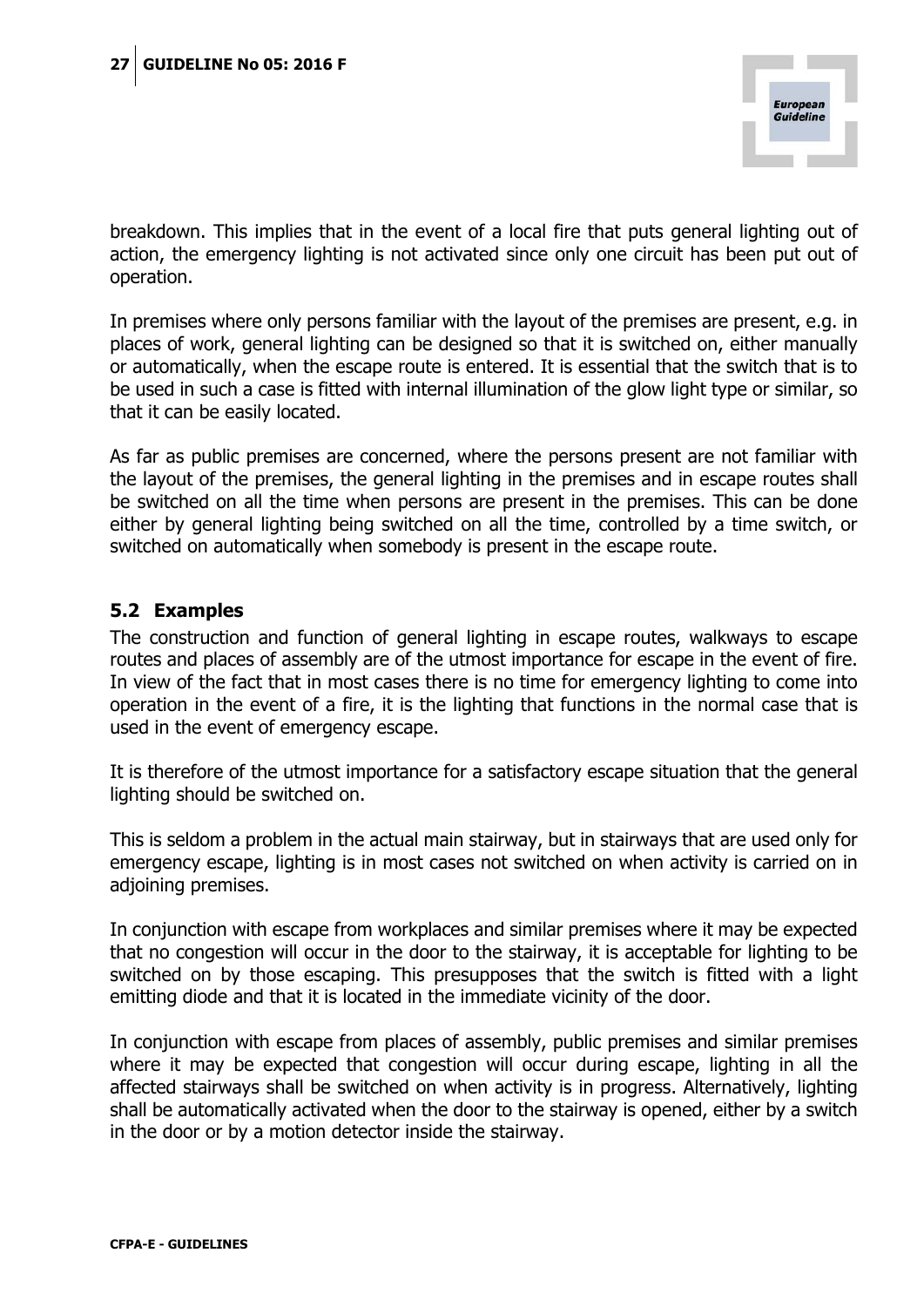

## <span id="page-27-0"></span>**6 Maintenance**

In order that the guidance signs, emergency lighting and general lighting should have satisfactory function in the event of fire, they shall be maintained. Unfortunately, it is far too common for maintenance to be neglected. Faulty lamps, batteries that have no capacity and short circuits are common defects found during inspections.

In the market today there are many types of self-checking emergency lights and guidance signs available. These signs carry out a check of their own condition and transmit an alarm to the person responsible for the property. CFPA-E recommends that these types of selfchecking systems should be used in new installations.

Existing systems that do not perform these functions should be subjected to regular inspections of emergency lighting, guidance signs and general lighting.

In public premises an appropriate inspection frequency is about once a month.

In buildings where only persons who are familiar with the layout of the premises are present, an appropriate inspection frequency is once every three months.

## <span id="page-27-1"></span>**7 Guidelines**

Fire

| Guideline No. 1:2015 F -        | Fire protection management system                       |
|---------------------------------|---------------------------------------------------------|
| Guideline No. 2:2013 F -        | Panic & emergency exit devices                          |
| Guideline No. 3:2011 F -        | Certification of thermographers                         |
| Guideline No. 4:2010 F -        | Introduction to qualitative fire risk assessment        |
| Guideline No. 5:2016 F -        | Guidance signs, emergency lighting and general lighting |
| Guideline No. 6:2011 F -        | Fire safety in care homes for the elderly               |
| Guideline No. 7:2011 F -        | Safety distance between waste containers and buildings  |
| Guideline No. 8:2004 F -        | Preventing arson $-$ information to young people        |
| Guideline No. 9:2012 F -        | Fire safety in restaurants                              |
| Guideline No.10:2008 F -        | Smoke alarms in the home                                |
| Guideline No.11:2015 F -        | Recommended numbers of fire protection trained staff    |
| <b>Guideline No.12:2012 F -</b> | Fire safety basics for hot work operatives              |
| Guideline No.13:2015 F -        | Fire protection documentation                           |
| Guideline No.14:2007 F -        | Fire protection in information technology facilities    |
| Guideline No.15:2012 F -        | Fire safety in guest harbours and marinas               |
| Guideline No.16:2016 F -        | Fire protection in offices                              |
|                                 | Guideline No.17:2015 F - Fire safety in farm buildings  |
|                                 |                                                         |